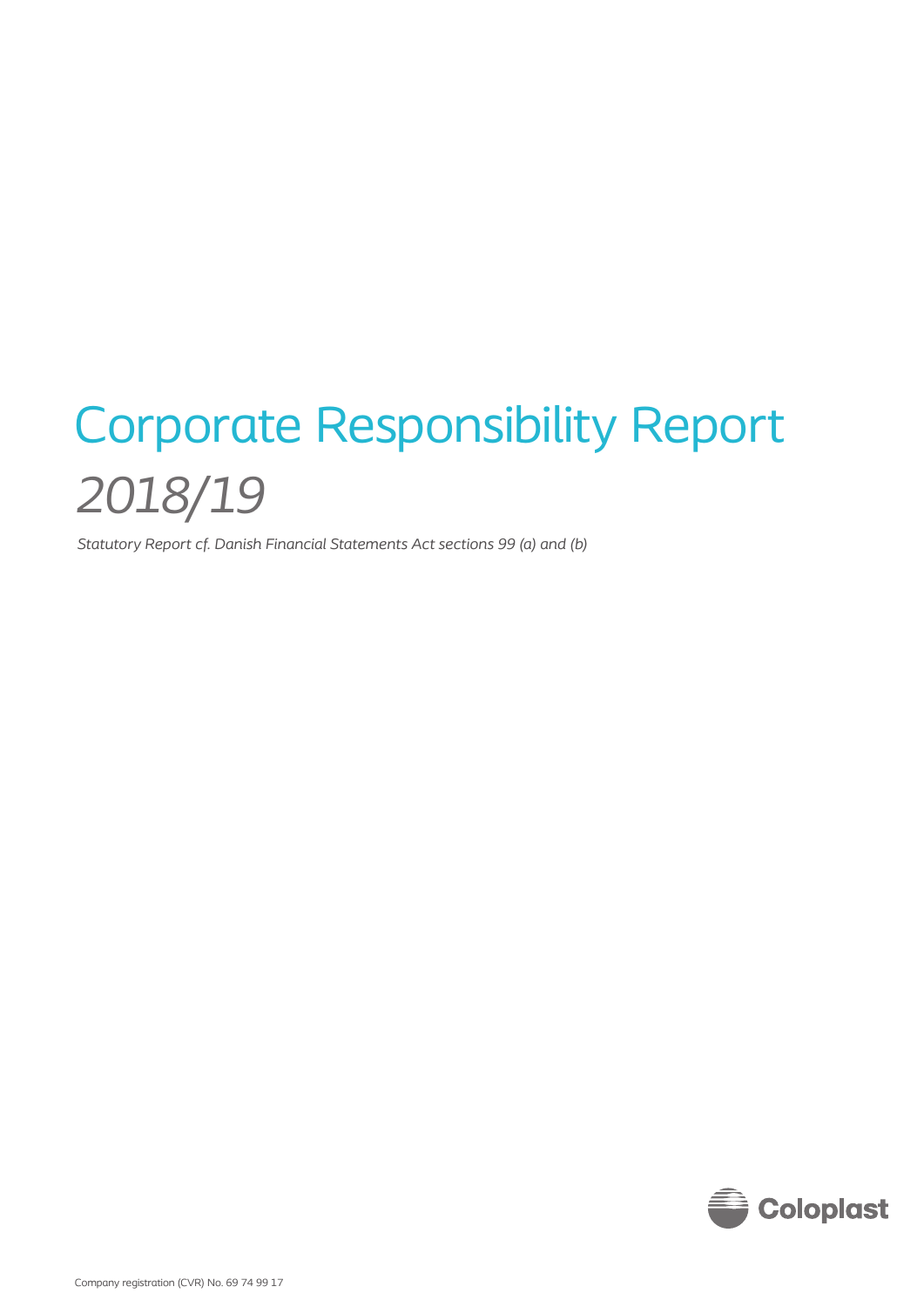# **Table of Contents**

| Company profile                                                                                                                                    | 2                                  |
|----------------------------------------------------------------------------------------------------------------------------------------------------|------------------------------------|
| CEO statement                                                                                                                                      | 3                                  |
| Approach to corporate responsibility                                                                                                               | 4                                  |
| Empowering people<br>Product development, safety and quality<br>Supporting beyond expectations<br>Fighting for better care<br>Community engagement | 5<br>6<br>$\overline{7}$<br>8<br>9 |
| Acting respectfully<br>Code of Conduct and compliance<br>People development and diversity<br>Health and safety<br>Supply chain responsibility      | 10<br>11<br>12<br>14<br>15         |
| Minimising our footprint<br>Sustainable material consumption<br>Energy use and climate impacts                                                     | 16<br>17<br>18                     |
| Stakeholder engagement and materiality                                                                                                             | 19                                 |
| Scope of reporting and data collection                                                                                                             | 20                                 |
| Independent practitioner's limited assurance report on selected environmental, social and governance<br>data for 2018/19                           | 22                                 |
| Environment, social and governance (ESG) data                                                                                                      | 23                                 |

# **About this report**

This report presents Coloplast's management of key social and environmental responsibilities, and it contains management's review of this work as well as full data disclosures. Topics covered are based on Coloplast's assessment of risks to society and the most recent materiality assessment. For more about materiality and scope of reporting, please see page 19 and 20.

Together with Coloplast's own ambitions, targets and challenges, this report includes general trends in the healthcare industry, changes in key demographic groups worldwide and more. These trends are based on Coloplast's own assessments of external events and the UN Sustainable Development Goals.

Additionally, this report constitutes the statutory report cf. Danish Financial Statements Act, section 99a and 99b. The report is published annually together with the Coloplast Annual Report, and covers the financial year 2018/19, from 1 October 2018 to 30 September 2019. This report also functions as the Communication On Progress (COP) to the UN Global Compact.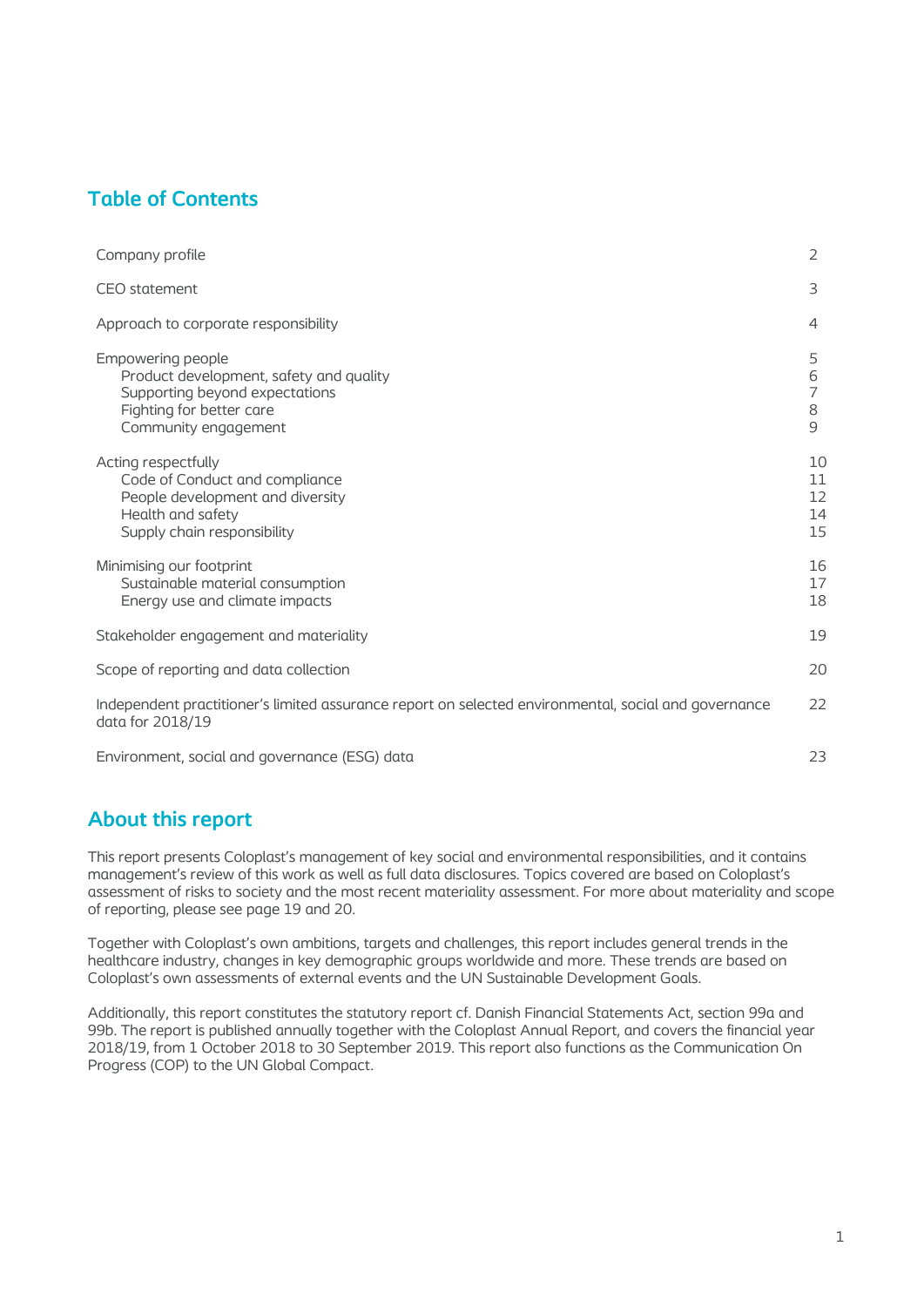# **Company profile**

Coloplast develops and markets products and services that make life easier for people with very private and personal medical conditions within Ostomy Care, Continence Care, Wound & Skin Care and Interventional Urology.

#### **Business model**

Coloplast produces, markets and sells products and services globally, and in most markets, the products are eligible for reimbursement from local healthcare authorities. Coloplast supplies products to hospitals and institutions, as well as wholesalers and pharmacies. In select markets, Coloplast is also a direct supplier to users.

Coloplast employs around 12,000 people and operates globally with sales subsidiaries in more than 40 countries. There are production sites in Denmark, Hungary, the United States, China, Costa Rica and France.

#### **Risks to society**

Coloplast is mindful of the risks posed towards society such as, but not limited to, labour and human rights in our direct operations and in our supply chain, fraud among distributors and environmental strains from our production. Coloplast has policies in place for relevant risks on these four topics, which are addressed throughout this report. The policies are published along with this report on [Coloplast.com.](https://www.coloplast.com/about-coloplast/responsibility/policies/) For more on risk, please see page 20.

#### **Our four business areas**

Ostomy Care products are for people whose bowel has been rerouted through the abdominal wall. Examples of conditions, which could require this procedure include colorectal cancer, bladder cancer and inflammatory bowel disease.

Continence Care is about helping people to manage their bladder and bowel conditions. Examples of conditions, which affect continence include spinal cord injuries, Spina Bifida and Multiple Sclerosis.

Wound & Skin Care is the treatment of wounds that are difficult to heal, while skin care products are used for the prevention and treatment of damaged or at-risk skin. Examples of conditions with wounds which are difficult to heal include leg ulcers, diabetic foot ulcers and pressure ulcers.

Interventional Urology is the treatment of medical issues related to the urinary system, the male reproductive system and female pelvic health. Examples of these conditions include urinary incontinence, erectile dysfunction, enlarged prostate and pelvic organ prolapse.

| Sales performance by business area |         |                    | Sales performance by region |         |                    |
|------------------------------------|---------|--------------------|-----------------------------|---------|--------------------|
|                                    |         | <b>DKK</b> million |                             |         | <b>DKK</b> million |
|                                    | 2018/19 | 2017/18            |                             | 2018/19 | 2017/18            |
|                                    | 12 mths | 12 mths            |                             | 12 mths | 12 mths            |
|                                    |         |                    | European markets            | 10,573  | 9,941              |
| <b>Ostomy Care</b>                 | 7,166   | 6,643              |                             |         |                    |
| Continence Care                    | 6,459   | 5,926              | Other developed markets     | 4,380   | 3,791              |
| Interventional Urology             | 1,970   | 1,740              | <b>Emerging markets</b>     | 2,986   | 2,717              |
| Wound & Skin Care                  | 2,344   | 2,140              |                             |         |                    |
| Net revenue                        | 17,939  | 16,449             | Net revenue                 | 17,939  | 16,449             |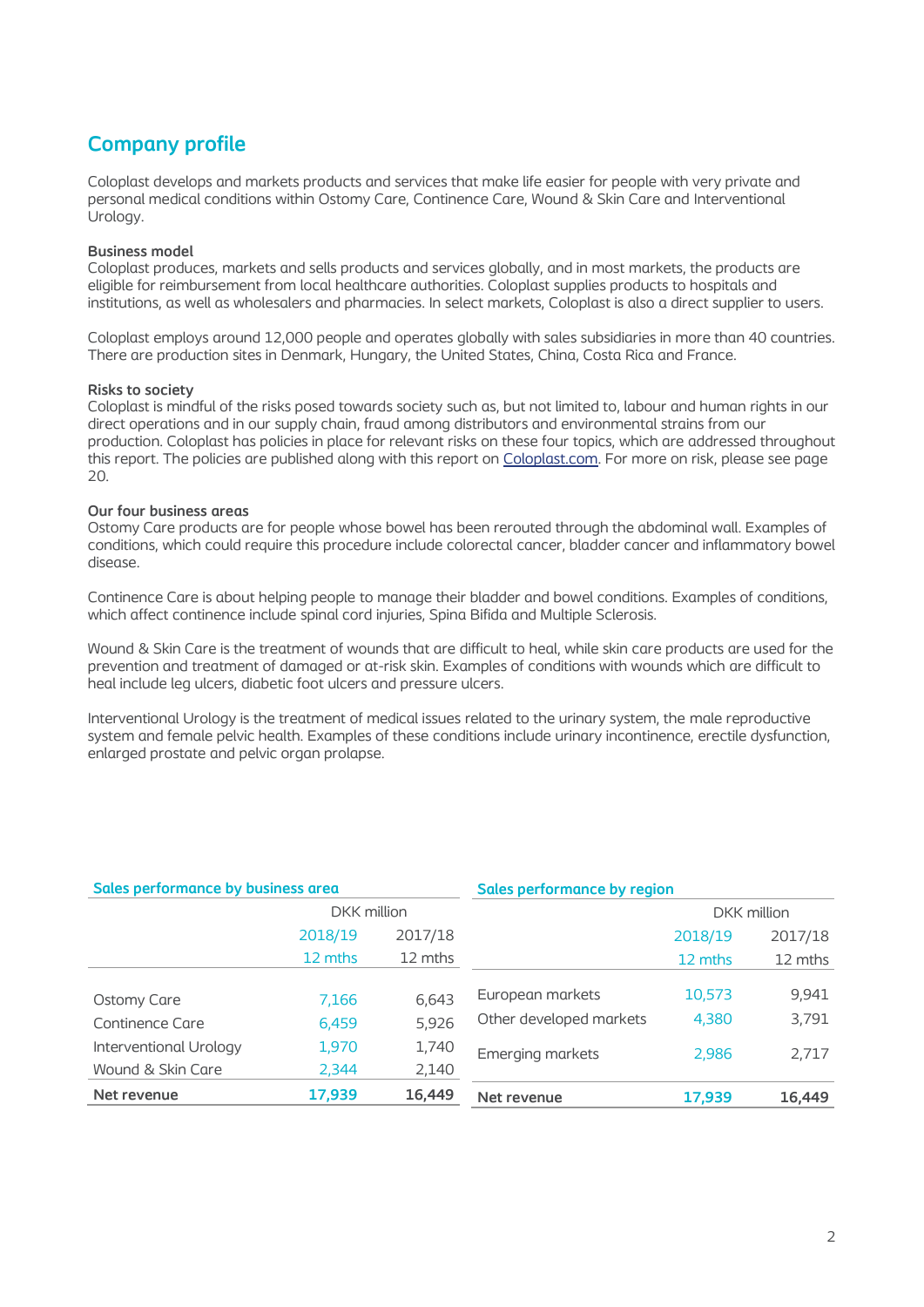## **CEO Statement**

Coloplast is a purpose driven company. We work to make life easier for people with intimate healthcare needs. We already help millions – and we aspire to help even more in the years to come.

Just as we want our products and services to make a positive difference in people's lives, we're committed to making a positive impact on society as well. That's what corporate responsibility is all about.

I am proud of the progress over the past 12 months, but we can still do better. We have an internal saying: we have more work to do.

#### **Delivering on our values**

Respect and responsibility are written into our values, and I'm proud to see how we continue to translate these values into action. A few highlights:

Within health and safety, we've managed to reduce occupational injuries by 30 per cent – in this year alone. Within business ethics, we've strengthened our culture of integrity– by making it even easier to raise concerns.

We believe diversity creates a higher degree of innovation as well as better decisions and business results. So, to promote diversity in our teams, we will be tracking and monitoring team composition in terms of gender, generation, nationality and more. Our ambition is to significantly increase the share of diverse teams globally every year in the coming strategy period.

#### **Delivering value to society**

Health care is changing. Around the world, health care systems are under pressure. Consequently, it will increasingly be expected that health care companies assume a greater responsibility for the products they produce, how clinicians get trained, and how consumers use the products in their daily lives.

We are responding to this challenge by building what we call the consumer health care company of the future. We want to document the benefit of our products' and services' to our users and society. And we want to bring better outcomes to even more people.

Together with the Chinese government and a local non-profit, we have committed ourselves to a 3 year plan to raise the standard of care for spinal cord injured patients. Today, around two million Chinese citizens, who are spinal cord injured, deal

with several challenges on a daily basis. These conditions not only affect the patient itself, but also their families and the society. We partner with local clinicians to change this by delivering education, consumer awareness, and access to good products.

#### **Minimising our footprint**

Helping more people with intimate health care needs presents a dilemma: helping more people means making more products and therefore potentially increasing the impact on the environment.

We embrace that challenge and have made real progress when it comes to sustainable production. We will continue to balance growth with dedicated efforts to reduce our environmental footprint. This year, we reached our goal of using 100 per cent renewable electricity at all our production sites, and we managed to bring down greenhouse gas emissions by 17 per cent. Guided by life cycle assessments, we will continue to reduce energy consumption and improve the recycling of production waste.

We use almost 40.000 tonnes of raw materials a year, and about 70 per cent are plastics. There are very limited alternatives to using plastics in medical consumables due to product performance as well as hygiene and quality standards. But we believe we can improve our raw material use by testing new sustainable materials and product technologies. To deliver on this ambition, sustainability has been singled out as a distinct focus area in our new strategy.

#### **Continued commitment**

This report is a progress review of our work, and we would welcome input and suggestions for improvement.

Coloplast has endorsed the UN Global Compact since 2002. We are also committed to contributing to the success of the Sustainable Development Goals (SDGs) through collaboration with partners and governments.

With this report, we reconfirm our commitment to the UN Global Compact principles and to moving forward to reach the SDGs, together.

Kristian Villumsen,

President and CEO



This is our Communication on Progress in implementing the principles of<br>United Nations Global Compact.

We welcome feedback on its contents.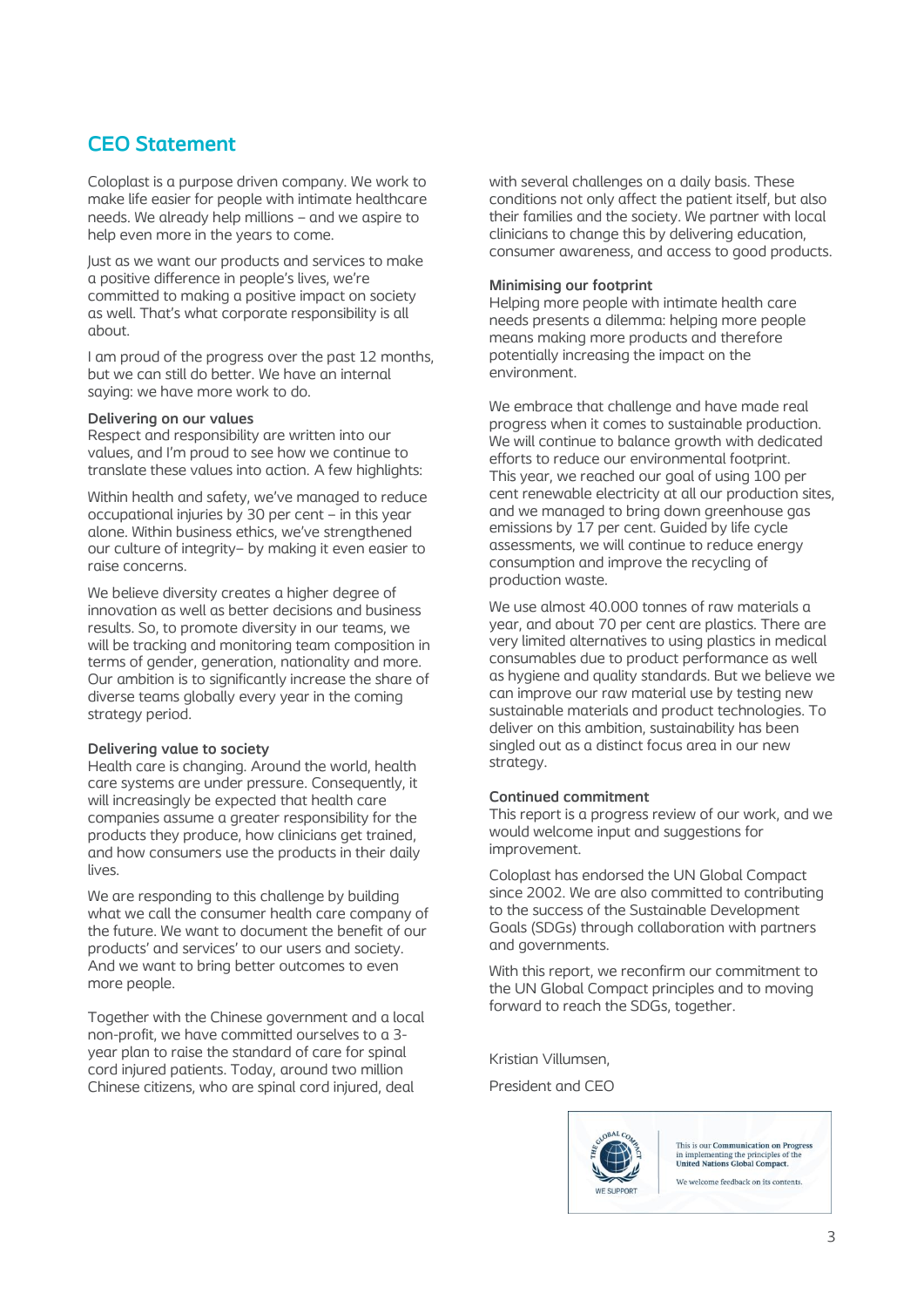# **Approach to corporate responsibility**

#### **Our values in action**

Respect and responsibility is a guiding principle at Coloplast and at the heart of the Coloplast culture. Coloplast welcomes the broader responsibility that comes with being a market leader. Responsibility to our users, to clinicians, to our employees, to business partners, to society and to our shareholders.

Since 2002, Coloplast has been committed to the ten principles of the UN Global Compact on human rights, labour rights, environment and anticorruption. Coloplast works systematically to integrate the ten principles throughout its operations. In addition, Coloplast works to contribute to relevant UN Sustainable Development Goals (SDGs) where possible.

Coloplast manages its corporate responsibility efforts through three aspirations described in more details throughout this report:

- 1. Empowering people
- 2. Acting respectfully
- 3. Minimising our footprint

#### **Governance of corporate responsibility**

Coloplast's corporate responsibility is anchored within the Executive Management and Board of Directors. The Board of Directors approves the content of the Corporate Responsibility Report, and Executive Management makes most policy decisions within the field, typically after consultation with senior management of key line and staff functions. The Audit Committee is responsible for overseeing compliance with our Code of Conduct.

Coloplast prefers that corporate responsibility activities are embedded within and executed by the relevant line organisation. The business units with formal responsibility for the content in this report are Corporate Compliance, Global Operations, Global Quality, Corporate Procurement, Corporate HR, Corporate Communications, Medical Affairs and Government Affairs, as well as the leadership of all sales regions.

A Corporate Responsibility Manager within the Corporate Communications department is responsible for coordinating this work and for communicating with stakeholders.

| Coloplast<br>aspiration  | <b>Key targets</b>                                                   | <b>Status</b>                 | <b>UN Global</b><br>Compact    | <b>SDGs</b><br>impacted |
|--------------------------|----------------------------------------------------------------------|-------------------------------|--------------------------------|-------------------------|
| Empowering               | - Reduce phthalate use by 44% by 2020                                | Achieved                      | Human rights                   | $3$ $^{6000}_{HEAUH}$   |
| people,<br>p. 5-9        | - Approve new Access to Healthcare projects                          | On track                      |                                | $-M$                    |
| Acting<br>respectfully,  | - Train all white-collar employees in Code of<br>Conduct             | On track                      | Human and<br>Labour            | 8 6000 JOBS AND         |
| p. 10-16                 | - Reduce injuries by 33% by 2020 compared to<br>2016/17-level        | On track                      | Rights,<br>Anti-<br>corruption | 16 PEACE AND            |
|                          | - Increase share of women in top management<br>year over year        | On track                      |                                |                         |
|                          | - Increase share of diverse teams                                    | <b>New</b>                    |                                |                         |
|                          | - All raw material suppliers screened for human<br>and labour rights | Achieved -<br>ongoing process |                                |                         |
| Minimising<br>footprint, | - Increase recycling rate of production waste to<br>35% by 2020      | Not on track                  | Environment                    | <b>12 RESPONSIBLE</b>   |
| p. 17-19                 | - Continuously reduce waste use per product                          | On track                      |                                | QΟ                      |
|                          | - Continuously reduce energy use per product                         | Not on track                  |                                | 13 GLIMATE              |
|                          | - All electricity use from renewable sources                         | Achieved                      |                                |                         |
|                          | - Reduce goods transported by air to 3%                              | On track                      |                                |                         |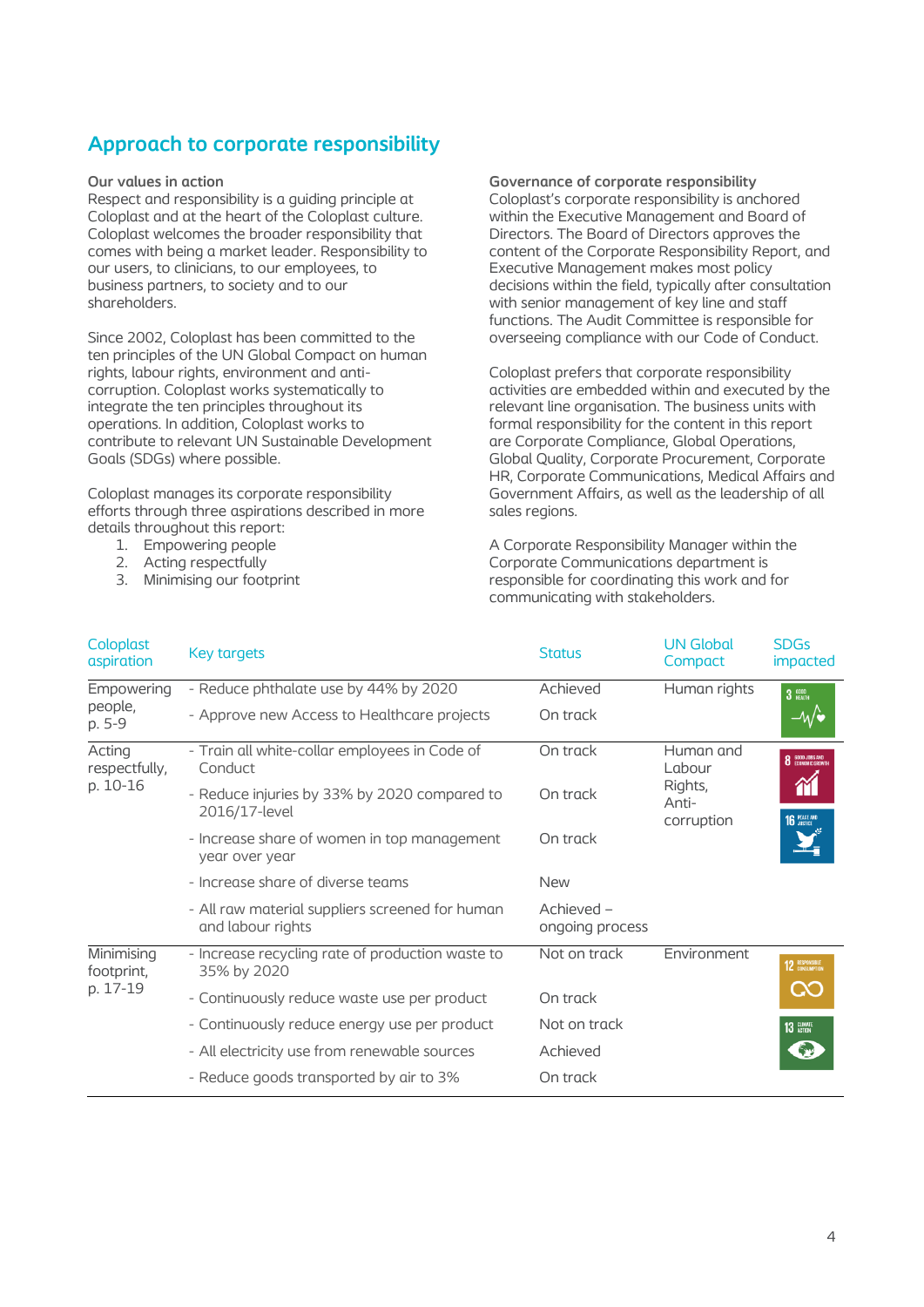# **Empowering people**

We see four distinct trends affecting health care systems around the world.

We are witnessing a demographic development that sees the world's elderly population grow. The UN expects that the global population aged 60 and above will double by 2050, when it is projected to reach nearly 2.1 billion. Health care budgets are under pressure, and we see cost pressure and demand for value from payers. In addition, channels across regions are increasingly consolidating. Finally, consumers are getting more involved in their choice of both products and services driven by the rise of mobile technology.

This puts more pressure on health care systems and could limit access to innovative treatment.

Coloplast is committed to help addressing the structural changes faced by healthcare systems and society, and to fulfil our part of the objective shared with clinicians and users to achieve better health outcomes.

Coloplast contributes to better health outcomes and the fundamental right to health by innovating safe products, supporting beyond expectations, fighting for better care and community engagement. These contributions are driven by Coloplast's mission and growth strategy LEAD20 with its focus on challenging the industry through a user-focused market approach as well as delivering superior products and innovation.

Through Coloplast's contributions, we strive to empower people to live the life they want.

| <b>Topic</b>                            | Our responsibility                                                                                                                                                               | <b>Initiatives</b>                                                                                                                           |
|-----------------------------------------|----------------------------------------------------------------------------------------------------------------------------------------------------------------------------------|----------------------------------------------------------------------------------------------------------------------------------------------|
| Product development and safety,<br>p. 6 | Translating user insights, technical breakthroughs<br>and design thinking into products that redefine care<br>and set new standards for safe product composition.                | - Raising the bar through clinically superior<br>innovation<br>- Removing substances of concern<br>- Reducing phthalates<br>- Animal testing |
| Supporting beyond expectations,<br>p. 7 | Anticipating needs and taking actions that exceed<br>the expectations of users and healthcare providers,<br>both in person and on the phone, creating a<br>community of support. | - Coloplast Care<br>- Education and training for clinicians<br>- Ethical marketing practices<br>- Data privacy                               |
| Fighting for better care,<br>p. 8       | Building sustainable partnerships that improve<br>framework conditions and raise standards of care for<br>people with intimate healthcare needs.                                 | - Building health alliances<br>- Access to Healthcare<br>- Responsible advocacy                                                              |
| Community engagement,<br>p. 9           | Being an active member of the local communities<br>Coloplast operates in through activities that<br>empower people and motivate employees.                                       | - Donations<br>- Responsible tax management                                                                                                  |

#### **Management approach**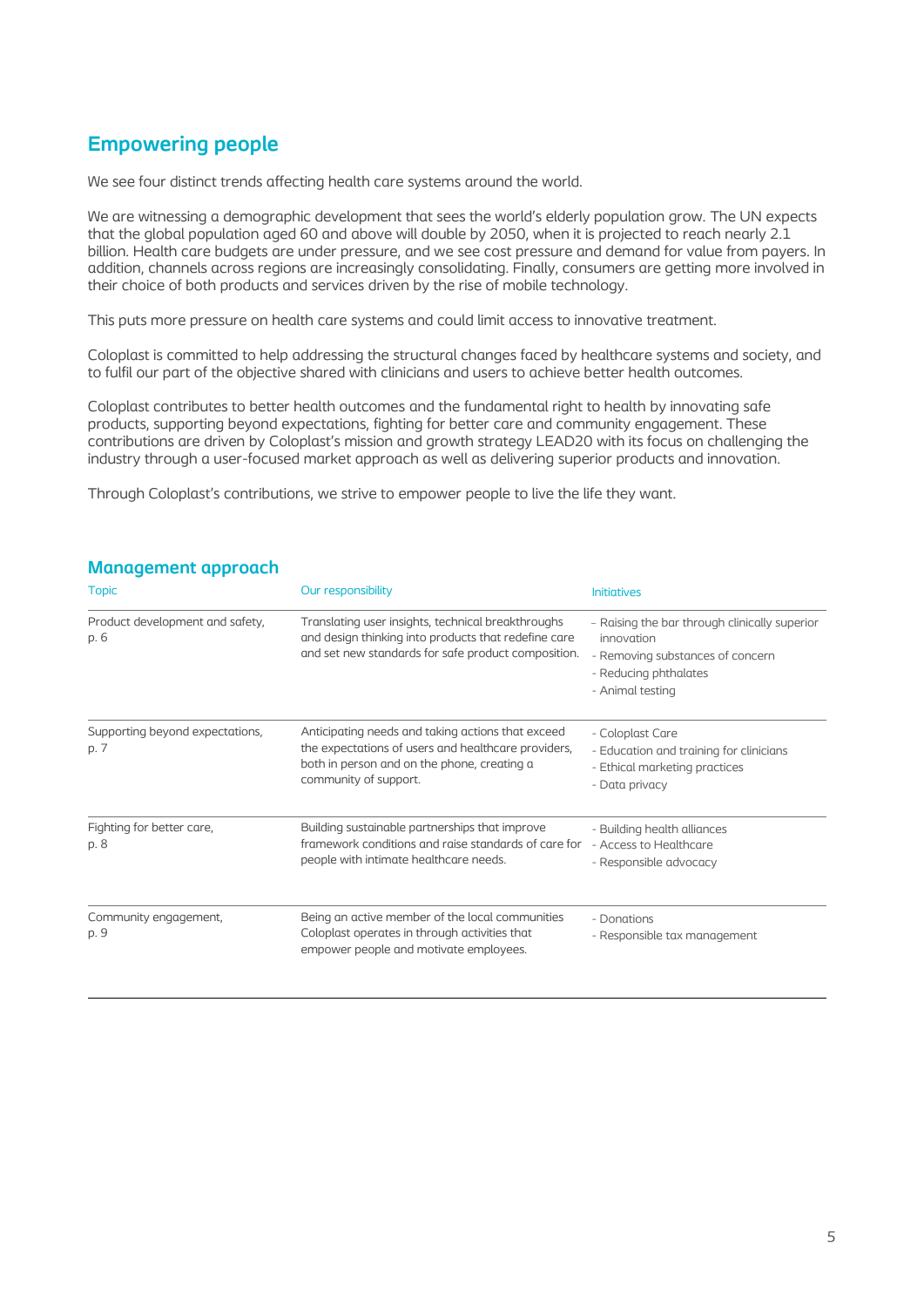## **Product development, safety and quality**

Coloplast is committed to investing in innovation because innovative products benefit users and healthcare systems alike. At the same time, the safety and quality of our products is crucial to Coloplast's mission.

#### **Raising the bar through clinically superior innovation**

Coloplast's mission is to make life easier for people with intimate healthcare needs. This mission translates into focused value propositions across Coloplast's four business areas, which guide our innovation agenda:

- Ostomy Care: reduce the burden of leakage
- Continence Care: reduce the burden of bladder management
- Wound & Skin Care: fewer days with wounds
- Interventional Urology: empower surgeons to do more

The cornerstone of Coloplast's value propositions is to deliver superior products that make a real difference for our users. Coloplast is committed to raising the standard of care through clinically superior products and innovation. Therefore, Coloplast is investing to strengthen R&D capabilities within digital healthcare, device technologies, clinical trials, value documentation and market access.

Stronger clinical performance enables Coloplast to document the evidence of the products' overall clinical outcome and value of the treatments to the benefit of our users and society.

This year, Coloplast launched SenSura® Mio Baby & Kids, designed specifically for premature babies and children up to 4 years. Through the SenSura Mio Baby & Kids portfolios, Coloplast sets a new standard for paediatric ostomy care products. Up until today, the ostomy products available for children did not meet the same standards as adult products do. In fact, it is often the case that adult products are used for babies and kids. The SenSura Mio Baby & Kids products enable children to play and be active, as they are meant to.

In addition, Coloplast is expanding the SpeediCath® portfolio with the launch of SpeediCath Navi, which will be launched throughout 2019 and 2020. SpeediCath Navi is a hydrophilic catheter designed specifically for catheter users in Emerging Markets as well as other markets with reduced capacity to

pay. The aim is to raise the standard of care and to accommodate markets with lower reimbursement.

#### **Removing substances of concern**

All Coloplast products are safe for intended use and Coloplast adopts a proactive approach in scouting for alternative substances. Coloplast is mindful of the materials and substances used in products and complies with international and local regulations and standards, including EU's chemicals legislation "Registration, Evaluation and Authorisation of Chemicals", also known as REACH. According to REACH, Coloplast informs users directly about the products containing substances listed on the Candidate list of Substances of Very High Concern as well as on [Coloplast.com.](https://www.coloplast.com/about-coloplast/responsibility/policies/) In addition, Coloplast has completed REACH registration for substances used or imported above one tonnes a year.

Coloplast prefers to proactively remove substances of concern. Through a structured monitoring process of changes in science and technology, Coloplast is able to identify opportunities and risks early on and proactively substitute relevant substances. The results are reported quarterly to management.

#### **Reducing Phthalates**

| Progress                                                         |     | 2018/19 2017/18 2016/17 2015/16 Target |     |     |                   |
|------------------------------------------------------------------|-----|----------------------------------------|-----|-----|-------------------|
| Reduction in total<br>consumption of<br>phthalates since<br>2014 | 51% | 50%                                    | 46% | 20% | 44%<br>bv<br>2020 |

Phthalates are commonly used to make PVC plastics more flexible and durable. In the medical device industry, phthalates are used to soften products like catheters and urine bags. Although Coloplast products are safe to use, Coloplast recognises that there are concerns about the use of phthalates. Coloplast has therefore adopted a precautionary approach and limits the use of phthalates in products. This is an area where Coloplast leads by example and offers phthalatefree alternatives to 97% of our product range containing classified phthalates. Coloplast has also worked to reduce the use of phthalates in the existing portfolio, and has reduced the absolute use of phthalates by 51% since 2015. For more information, please see our official phthalates policy on [Coloplast.com.](https://www.coloplast.com/about-coloplast/responsibility/policies/)

#### **Animal testing**

Animal testing is a standard method for documenting the safety of medical devices. By having a precise account of the composition of Coloplast products, animal testing can be avoided. However, in some cases animal testing is necessary due to legal requirements and safety assessments.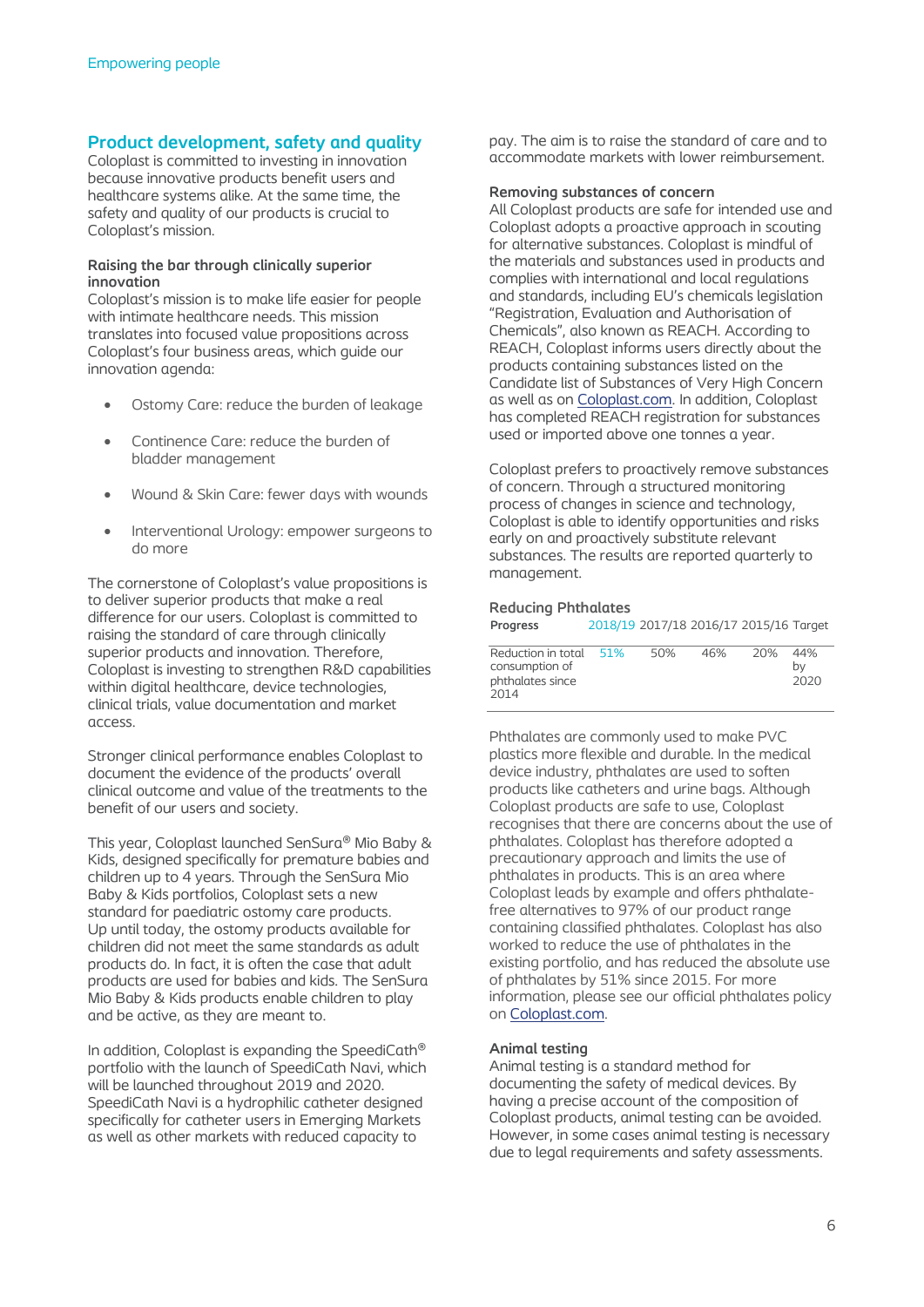All animal testing used by Coloplast are performed by contract laboratories, which Coloplast audits for compliance with our Animal Testing Policy. Coloplast has previously audited our main animal test suppliers and found no non-compliances. This year, Coloplast used 1,978 animals for testing in relation to pre-clinical safety documentation, which is more than usual. The increased use of animal testing can be attributed to compliance with the Medical Device Regulative. Coloplast does not use transgenic animals in testing. For more information on Coloplast's approach to animal testing, please read our Animal Testing Policy available on [Coloplast.com](https://www.coloplast.com/about-coloplast/responsibility/policies/)

#### **Quality standards**

It is essential to Coloplast's mission to deliver safe and reliable products. That is why Coloplast sets global standards for quality and has established operational objectives that are reviewed by relevant management. Among others, this work includes post-markets surveillance and supplier quality management. 18 Coloplast production, distribution centres as well as HQ are certified according to ISO 9001 and ISO 13485 for their quality management systems. This year, Coloplast had a total of 97 site visit days by external regulators for compliance on quality.

#### **Supporting beyond expectations**

Today, more and more people want a say in their care. They are searching for answers to make informed choices and take control of their recovery. This transformation from passive patient to active consumer is redefining healthcare.

Coloplast works to share knowledge and develop tools and services that contribute to better health outcomes. For example, the Coloplast® Care programme has been proven to reduce 30-day ostomy re-admissions by 30% and emergency rooms visits by 45% in the United States<sup>b)</sup> contributing not only to better health outcomes, but also potential savings for the United States healthcare system.

#### **Coloplast Care**

With the patient support programme, Coloplast Care, Coloplast actively seeks to increase retention among users and to improve both products and education for users and clinicians.

The Coloplast Care programme is global and is available for users regardless if they use Coloplast products. Through straight-forward advice and support, the programme guides people to an easier life by providing tips on how to take control of bladder or ostomy-related issues. The programme also offers people support in navigating the

sometimes complex healthcare and reimbursement system in terms of gaining access to needed products.

The Coloplast Care programme has been codeveloped with our international nurse advisory boards and the programme's content and call protocols have been clinically validated. Among users, the programme has been received positively where 83%<sup>c)</sup> expressed feeling an improved quality of life through their participation.

Through the Coloplast Care programme and directto-consumer initiatives, Coloplast has more than 1.5 million users in our database across more than 30 countries.

#### **Education and training for clinicians**

Through the educational programme, Coloplast® Professional, Coloplast works to support the healthcare community through knowledge sharing and education. Coloplast Professional provides nurses and clinical specialists with development opportunities, such as training, networking events and advisory boards.

This year, Coloplast organised the educational event, Continence Days, with close to 800 participants from all over the world. Continence Days was centred around a professional programme where key opinion leaders and healthcare professionals came together to share knowledge and insights to move care forward. In addition, it creates opportunities for clinicians to broaden their expertise and connect with peers. Through courses and face-events, the close cooperation with clinicians shapes the products, services and education that Coloplast develops. By sharing their insights with our scientists, engineers, designers and other experts, they ensure priorities are aligned. Today, more than 850 ostomy and continence care nurses from more than 20 countries are involved in our international advisory boards.

Coloplast*®* HEAL is a global medical educational programme for healthcare professionals working with wounds. The programme aims to increase the knowledge of modern wound healing principles and improve the standard of care for wound patients around the world. It is part of Coloplast's ongoing dedication to support healthcare professionals with deeper knowledge and guidance. The educational courses have been developed in partnership with international wound care experts, and the content is peer-reviewed and endorsed by the European Wound Management Association. So far, Coloplast HEAL has trained close to 40,000 clinicians in 15 countries.

b) Rojanasarot, S., The Impact of a Readily Available, Post-Discharge Support Program for Ostomy Surgery Patients on Preventable Health Care Utilization, published in Jan/Feb 2018 JWOCN.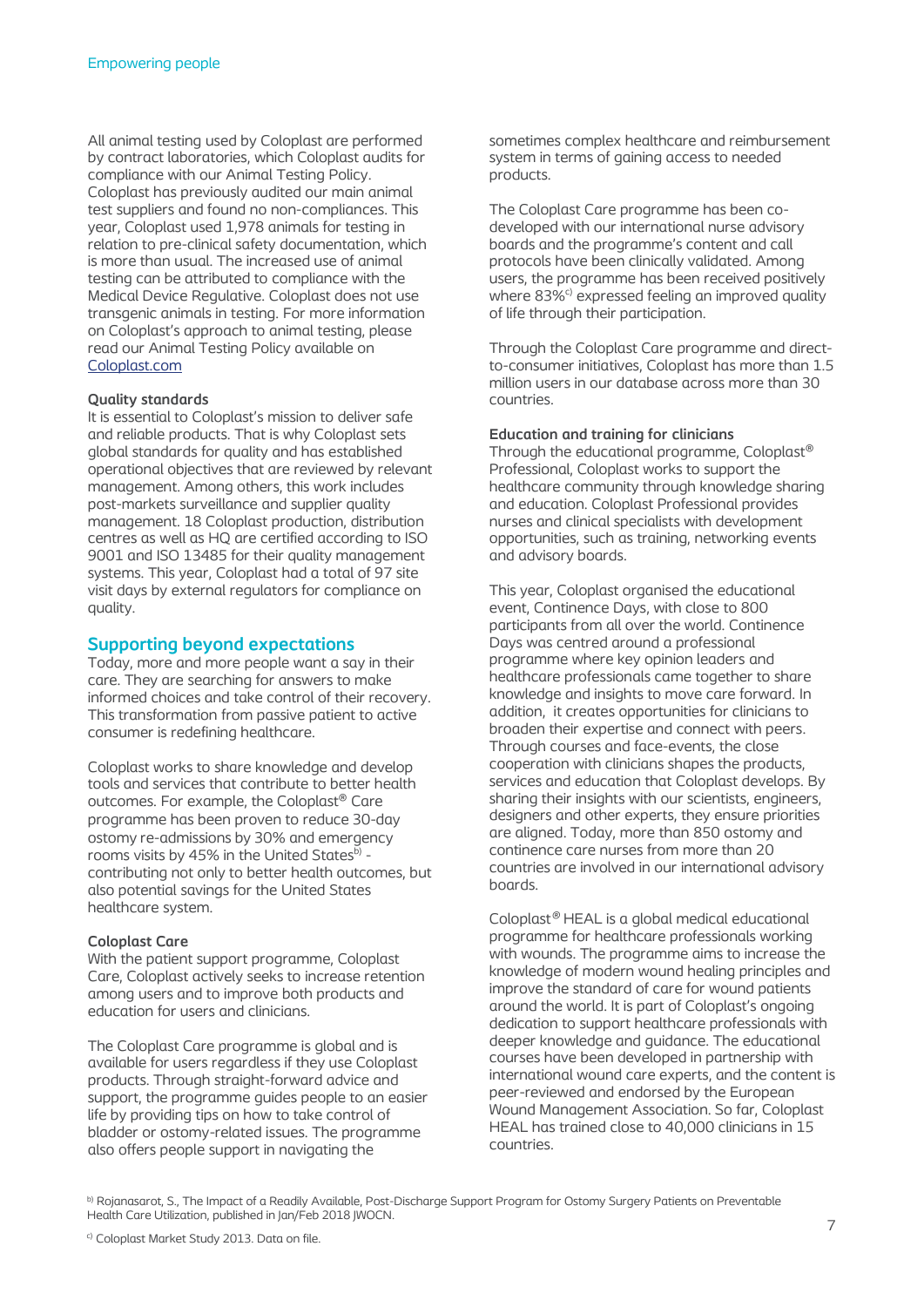#### **Ethical marketing practices**

Coloplast respects the boundary between the clinical expertise of clinicians and our own product expertise. Our dialogue with users is focused on product and lifestyle issues, and not on medical support. This is Coloplast's promise to clinicians. To ensure that this boundary is respected, our staff are trained by clinicians, and our specialists who speak on the phone use assessment tools developed by our medical marketing team that have been endorsed by global and national advisory healthcare boards.

Coloplast will recommend solutions within our own portfolio and clearly advise patients to contact their clinician if they wish to undertake a major appliance change. Coloplast therefore always recommends listening to the advice of the healthcare professionals.

#### **Data privacy**

By pursuing online activities targeted at users, Coloplast is collecting and handling more personal data. Users trust Coloplast with information about their personal life, and it is a priority for Coloplast to treat this data with the utmost respect and confidentiality.

Many countries have legislation in place obligating companies to handle personal data securely. Coloplast handles and protects the data in accordance with national law – and with the same approach across our company. Internal audits and third-party audits are used to ensure secure and reliable data handling.

In May 2018, the new EU Regulation on Protection of Personal Data (GDPR) came into effect. To ensure compliance with GDPR, Coloplast has established and updated policies and procedures and created a data privacy governance structure. Coloplast is certified according to ISO 27001 on information security and further facilitates awareness and training about data privacy via internal announcements, e-learning and dedicated intranet sites, as well as training sessions, for relevant employees.

A Data Protection Officer within Coloplast is fully dedicated to focus on data privacy and is supported by local privacy representatives from our subsidiaries. The Data Protection Officer reports to Coloplast management on a regular basis and is engaging with representatives of important group functions in a Data Privacy Board. In addition, the efforts and status on data privacy is reported annually to the Audit Committee.

#### **Fighting for better care**

Globally, societies are facing the significant healthcare challenge of an increased prevalence of people living with a chronic disease and an ageing population.

Diseases are often in "competition" for public and political awareness as well as for prioritisation of the healthcare resources. All parties in the healthcare sector have a shared interest in improving the outcome of health interventions – but with different needs and roles.

As a market leader, it is Coloplast's responsibility to work for better framework conditions for people living with chronic intimate healthcare needs. Coloplast works to build stronger health alliances with patient organisations, and raise the standards within intimate healthcare.

#### **Building health alliances**

People with intimate healthcare needs require personalised solutions. For example, people with an ostomy can have different body shapes, which influence the care they need and products they use.

Additionally, many users confront significant taboos associated with their chronic conditions. Many daily challenges are difficult to discuss, even with friends and family – bathroom routines, leakage issues, odorous wounds that will not heal, or their difficulties associated with going out in public.

Consequently, patient organisations for people with intimate healthcare needs are often very focused on raising awareness of the challenges associated with chronic conditions. However, patient organisations do not necessarily have the right capabilities and competencies to raise their voice and create awareness around their life conditions or demand patient access.

By engaging with patient organisations in health alliances, Coloplast creates awareness and secures patient access to more personalised health innovation and help the transition from patient to person. It is all about giving them the chance to live the life they want and manage their condition.

#### **Access to healthcare**

Access to Healthcare, Coloplast's corporate partnership programme, is committed to improving conditions for people who need care in the areas of ostomy, continence and wound care. Established in 2007, the programme has so far supported 62 projects in more than 10 countries. The programme is part of Coloplast's continued efforts to raise the standard of care with a yearly spend of up to DKK 5 million.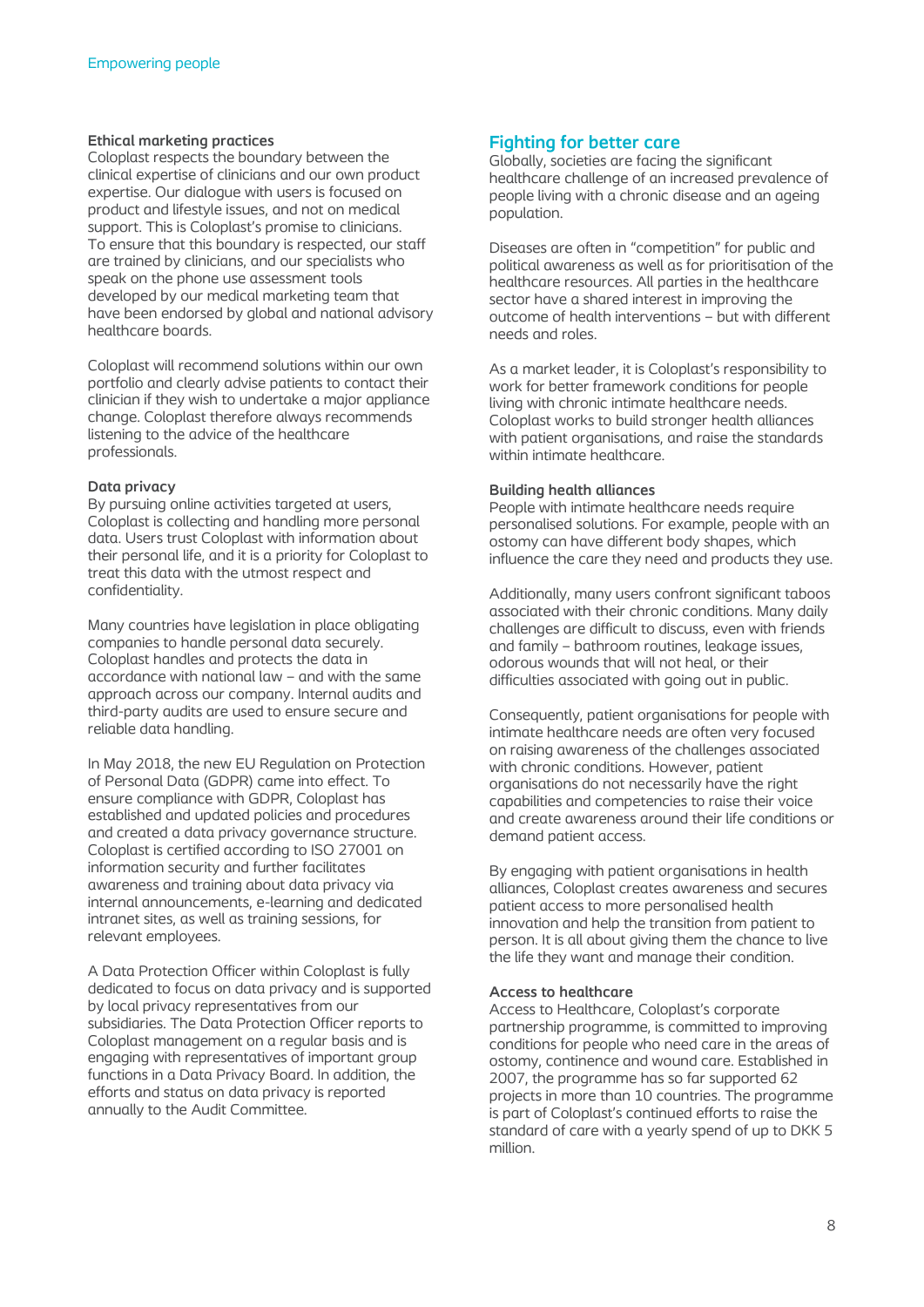Sustained and sustainable dialogue with our partners is pivotal to the success of Access to Healthcare projects, and all projects are created in collaboration with local stakeholders. Access to Healthcare projects bring together practitioners, users, NGOs and other public and private partners to empower users, train practitioners and advocate for better care. Access to Healthcare projects also support the long-term ambitions of Coloplast by bringing us closer to users and helping us to gain new or deeper insights into the needs of other stakeholders, including healthcare practitioners, civil society and policy makers.

In recent years, raising awareness on intermittent catheterisation (IC) has been a theme across the Access to Healthcare portfolio. While IC is defined as the 'gold standard' for bladder emptying in the European Association of Urology's guidelines on neurogenic bladder management, it is not necessarily accessible to users. In Russia, for example, the number of spinal cord injured patients leaving the hospital or rehab on IC is very low due to lack of knowledge as well as missing reimbursement for urodynamic examinations. Coloplast estimates that only 13% of the roughly 9,000 new patients discharged from hospitals per year are on IC. In addition to Russia, Coloplast has worked on IC related projects in Australia, Brazil, Canada and Japan.

Over its twelve year history, the Access to Healthcare programme has had multiple projects in China. Previous projects include creating wound care centres of excellence and training of healthcare professionals. Together with the China Foundation for Disabled Persons and the China Association of People with Physical Disability, Coloplast has this year entered a strategic framework agreement to raise the standard of care for spinal cord injured patients. Today, around two million Chinese citizens, who are spinal cord injured, deal with several challenges on a daily basis. These conditions not only affect the patient itself, but also their families and the society in general.

Other examples of recent projects include raising awareness about the effects of living with bowel dysfunction in Japan, and educational training for children with spina bifida in Poland.

#### **Responsible advocacy**

Coloplast also works in partnership with many different external stakeholders to share our views on the issues that affect our industry, clinicians and the rights of users. Coloplast conducts advocacy both directly as a company and in coordination with external partners, including national and regional industry associations. Our work is guided by the principles outlined in our Code of Conduct, Coloplast BEST, which emphasises respect for transparency and integrity in our stakeholder relations. To read Coloplast BEST, please visit [Coloplast.com.](http://www.coloplast.com/Documents/CSR/Coloplast%20Public%20Affairs%20Code%20of%20Conduct.pdf)

#### **Community engagement**

Respecting local cultures, regulations and customs is important to Coloplast. Coloplast wants to contribute to the local communities in which the company operates. Either through donations or involving local NGOs. In light of this, Coloplast also considers tax management to be an important part of community engagement as taxes contribute to value generation.

#### **Donations**

To ensure that our donations are meaningful and benefit both the local community and Coloplast as much as possible, Coloplast has a policy on donations, which leverages cash and product donations. Coloplast wants to focus donations on activities that either seek to empower our users, support the local community or engage our employees. For example, Coloplast has this year supported employees' participation in Team Rynkeby, a charity cycling event that raises funds for children with cancer. The policy on donations is based on Eucomed Guidelines for grants and WHO's guidelines for donating medical equipment. Read the policy in full on [Coloplast.com.](https://www.coloplast.com/about-coloplast/responsibility/policies/)

#### **Responsible tax management**

Coloplast sees taxes as an important part of our business. Respecting local tax laws and regulations are important to Coloplast's reputation and brand. ln addition, taxes contribute to the economic value generation in the countries where Coloplast operates. The Coloplast tax contributions include corporate income tax, employee taxes, indirect taxes, property taxes, custom duties, excise duties and other indirect taxes

ln Coloplast, taxes are paid where business activities generate value in accordance with internationally accepted standards. Coloplast does not allow commercial needs to override compliance with applicable laws, nor base commercial activities on tax avoidance schemes. To ensure this, Coloplast maintains an open dialogue with local tax authorities and bases tax decisions on our commercial strategy. Within these principles, Coloplast will pursue a competitive effective tax rate and avoid double taxation. With increased focus on tax management, Coloplast has made its tax policy publicly available on [Coloplast.com.](https://www.coloplast.com/about-coloplast/responsibility/policies/)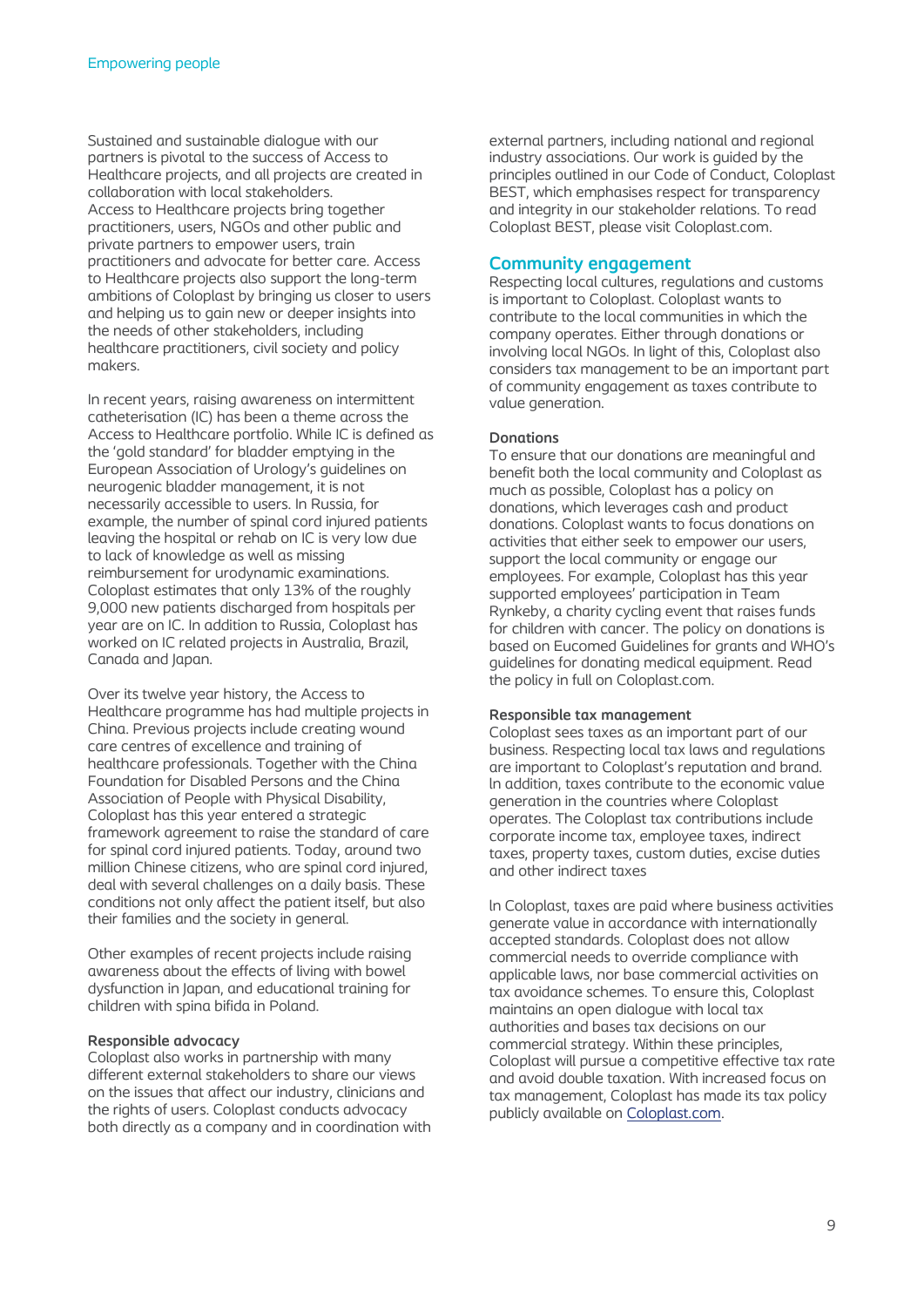# **Acting respectfully**

Coloplast employs around 12,000 people, operates in more than 40 countries and has distributors, dealers and suppliers on a global scale.

Acting respectfully towards people and local customs is fundamental to Coloplast. In line with our values, Coloplast supports Human and Labour Rights and works against corruption in all its forms.

Coloplast engages in ongoing dialogue with employees and proactively informs employees of their rights of freedom of association at all production sites. In addition, Coloplast has established works councils with employee representatives at all production sites. Relevant human rights issues in our direct operations include non-discrimination, health and safety. Forced labour and child labour are not considered material topics within Coloplast's direct operations.

To ensure Coloplast acts respectfully, Coloplast works to ensure compliance with our Code of Conduct, reduce occupational injuries as well as create an inclusive leadership culture. However, Coloplast is aware that this may be different when it comes to suppliers. That is why Coloplast works systematically to only approve suppliers in compliance with our Code of Conduct. In cases of non-compliance, Coloplast seeks to improve conditions through dialogue.

| <b>Topic</b>                               | Our responsibility                                                                                                                                                                           | <b>Initiatives</b>                                                                                                                                                                                                                               |
|--------------------------------------------|----------------------------------------------------------------------------------------------------------------------------------------------------------------------------------------------|--------------------------------------------------------------------------------------------------------------------------------------------------------------------------------------------------------------------------------------------------|
| Code of Conduct and compliance,<br>p. 11   | Ensuring that all our employees and business<br>partners are aware of our business ethical<br>standards and collaborating to continuously<br>maintain and develop good compliance practices. | - Coloplast BEST - our Code of Conduct<br>- Continuous training efforts<br>- Distributor handling<br>- Bribery risk assessment<br>- Ethics hotline                                                                                               |
| People development and diversity,<br>p. 12 | Offering all employees equal opportunities for<br>development as well as a working environment that<br>is engaging and motivating.                                                           | - Leadership development<br>- On-boarding for success<br>- Removing barriers for personal development<br>- Inclusion and diversity<br>- Gender representation in management<br>- Gender pay gap<br>- Gender representation in Board of Directors |
| Health and safety, p. 14                   | Offering healthy and safe working conditions.                                                                                                                                                | - Reducing occupational injury<br>- Reducing repetitive work<br>- Offering healthy choices<br>$-$ OHSAS 18001                                                                                                                                    |
| Supply chain responsibly, p. 15            | Improving standards with our suppliers or finding<br>alternative suppliers.                                                                                                                  | - Screening potential suppliers<br>- Monitoring existing suppliers<br>- Improving local conditions                                                                                                                                               |

## **Management approach**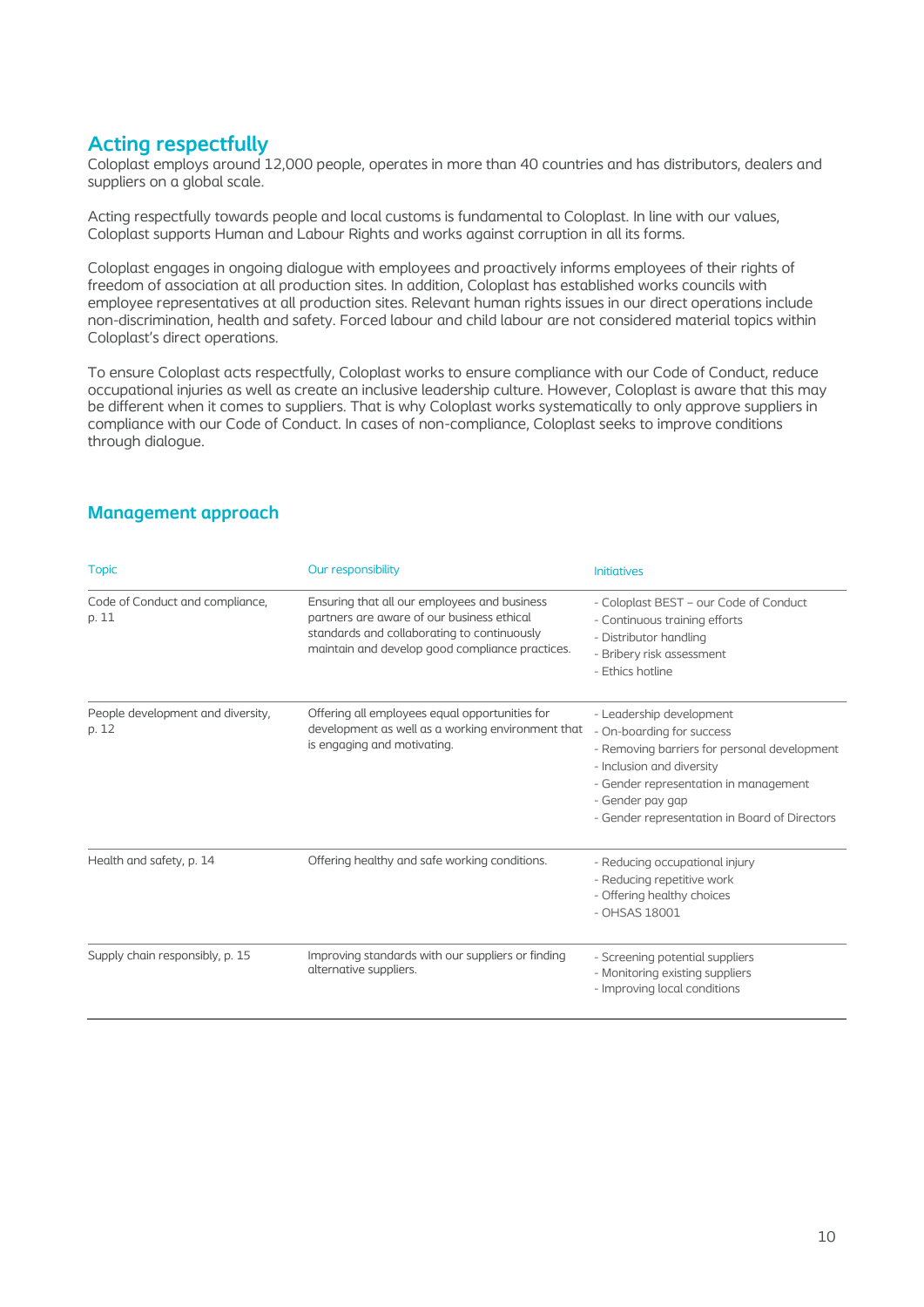## **Code of Conduct and compliance**

Coloplast sells products in more than 140 countries, and business cultures vary around the world. In navigating such different business cultures, Coloplast abides by national and international laws as well as specific requirements for our industry through our well-established Code of Conduct and compliance setup.

#### **Coloplast BEST – our Code of Conduct**

The Coloplast Business Ethical Standards (Coloplast BEST) is our Code of Conduct and our guide leading the way to global excellence when it comes to operating an ethical company.

Coloplast emphasises employees' ability to use good judgment and common sense at all times, rather than learning a set of rules by heart. That is why Coloplast BEST is value-based rather than rulebased and has the ambition of installing a compliance mind-set throughout the organisation. All Coloplast employees (including board members, executives, officers, directors and managers) are required to follow Coloplast BEST.

During this financial year, Coloplast has rolled out an updated version of Coloplast BEST. Coloplast BEST has undergone a review to ensure compliance to updated regulation and industry codes. As a company that is increasing direct-toconsumer activities, Coloplast is committed to having high standards for working with users and organisations both in terms of respecting the boundary between clinical expertise and our own product knowledge and when it means handling data privacy.

With the purpose of strengthening our culture of integrity and raising awareness, the roll-out of the updated Coloplast BEST has been supported by quarterly campaigns. Each campaign has featured a compliance theme along with a series of related activities for all white-collar employees. For example, the employees received training in raising concerns and handling data privacy.

To read Coloplast BEST, please visit [Coloplast.com.](https://www.coloplast.com/about-coloplast/responsibility/policies/)

#### **Continuous training efforts**

| Progress                  |     |     |     | 2018/19 2017/18 2016/17 2015/16 Target |      |
|---------------------------|-----|-----|-----|----------------------------------------|------|
| White-collar<br>employees | 99% | 99% | 95% | 96%                                    | 100% |
| trained in in Code        |     |     |     |                                        |      |
| of Conduct                |     |     |     |                                        |      |

Training in Coloplast BEST is mandatory for all white-collar employees. All current employees have received the opportunity for face-to-face training

followed up by a test and certification. In addition to training all white-collar employees in the updated Coloplast BEST, Coloplast will continue its training activities as part of on-boarding new employees as well as develop new formats targeting employees in high-risk parts of the organisation to support our culture of integrity.

#### **Distributor handling**

Coloplast has dedicated resources to conduct risk assessments and due diligence and to formulate action plans for compliance improvements where needed. Coloplast has implemented a system with an external partner to manage our integrity and compliance risks related to our close distributors. Through this process, Coloplast engages in dialogue with distributors about the compliance situation in their market and the expectations set forth in our Coloplast's Global Distributor Code of Conduct.

#### **Bribery risk assessment**

Coloplast's Group Business Ethics and Compliance unit performs bribery risk assessment on an ongoing basis to continuously create a better understanding of where specific attention is needed. The risk assessments are performed internally together with the relevant business units to ensure complete overview of the business and its risks.

Based on the risk assessments, Coloplast has initiated implementation of local compliance programmes. Coloplast will monitor and review process and controls on an on-going basis.

#### **Ethics hotline**

| <b>Progress</b>                          |    |    | 2018/19 2017/18 2016/17 2015/16 |
|------------------------------------------|----|----|---------------------------------|
| Cases submitted to the<br>ethics hotline | 48 | 18 |                                 |
| of which within scope                    | 46 | 13 |                                 |

Coloplast has a global and independent Ethics Hotline, which enables employees and others to report breaches of our Code of Conduct. All cases reported are followed up internally by a committee of senior management. The outcome is reported to the Audit Committee on a quarterly basis.

Coloplast encourages an open and honest culture, where employees are free to raise questions and concerns. In 2018/19, Coloplast has received a total of 48 cases, 46 of which have been within the scope of the hotline, i.e. relating to the topics and subjects that may be reported via the hotline. Coloplast views the increase in cases submitted as a positive outcome of making it easier to submit cases via mobile devices as well as internal communication activities aimed at employees to raise awareness. These efforts support our culture of integrity.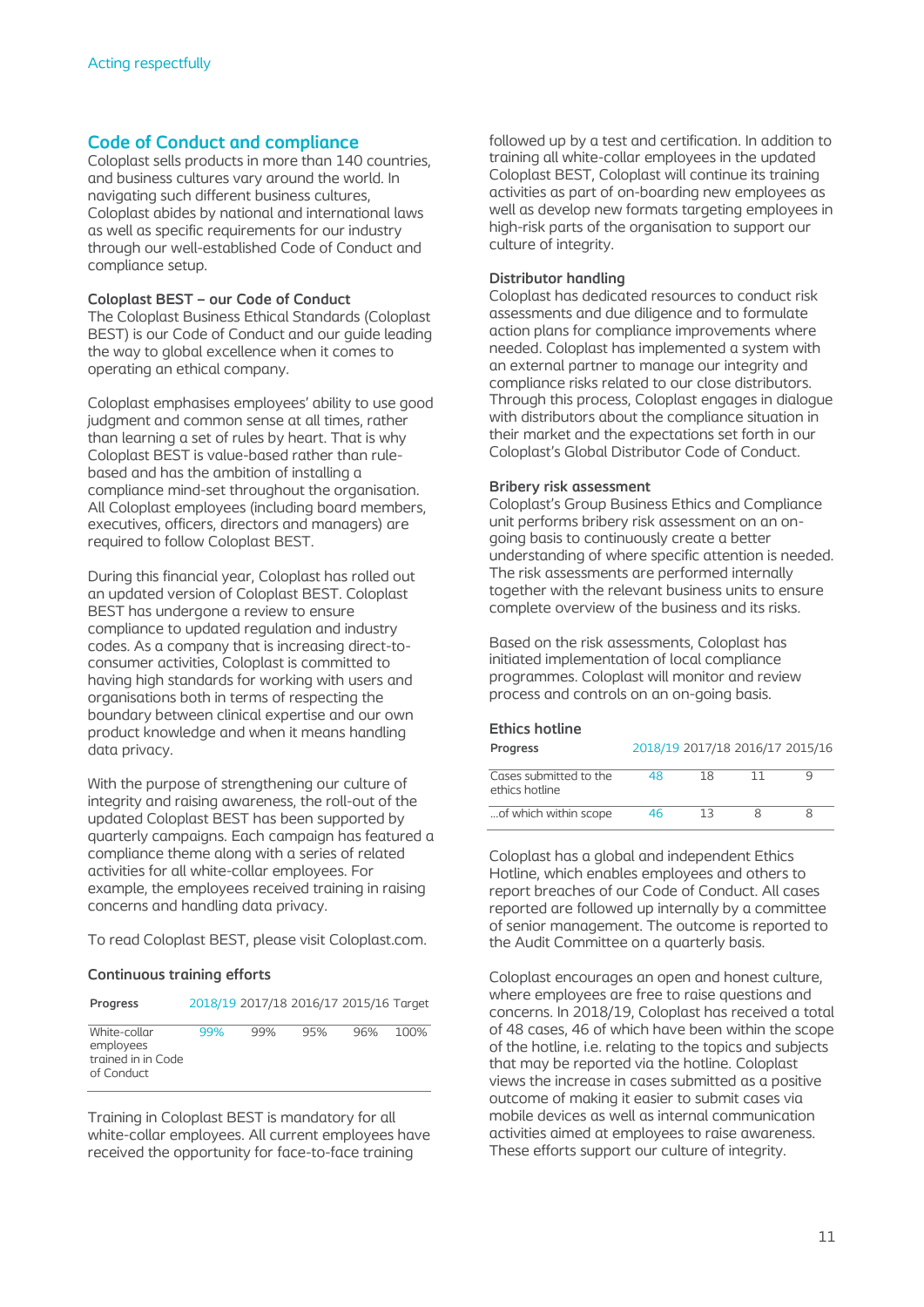In addition, all cases submitted to direct management or local or regional compliance officers have been included in the Hotline procedure. Most cases reported have been related to conflicts of interest or fraud against Coloplast. All relevant cases have been investigated and followed up with appropriate remediation and sanctions up to termination of contract.

#### **People development and diversity**

Striving to be the best medical device company in the world requires that our leaders and people constantly grow and develop their skills and competencies.

Coloplast believes that personal development should be respectful to individual motivational drivers and without the hindrance of culturally related barriers.

#### **Employee engagement**

Coloplast measures employee engagement biannually through a global survey among all employees. The latest engagement survey is from 2018. For a third consecutive time, the most recent employee engagement survey showed an engagement level of 74 with a response rate at 93%. This is in the top quartile when benchmarked to other companies, and it indicates a high level of engagement. As Coloplast is a growing company, this is considered an achievement based on the number of new employees who have joined Coloplast in recent years.

#### **Leadership and talent development**

To support the LEAD20 growth ambition, Coloplast has the target to hire 2 out of 3 managers from within. The preference for existing employees will ensure a continuous development of the great leadership talent already among us. This year, 63% of leadership positions were filled by internal candidates.

Coloplast uses a global approach to assess and develop leadership potential. To ensure leaders have the right capabilities, all internally promoted first-time leaders attend the mandatory 'New Manager'-programme. For senior leaders, Coloplast also provides a leadership programme for all Directors that gives a broader business understanding.

As a growing company, Coloplast needs to ensure that the internal pipeline of talents does not diminish. Coloplast works proactively to identify internal successors and develop their talent to make them ready to transition. To feed the best leadership talent into the pipeline, Coloplast works

with different leadership programmes at different levels of the organisation.

To help instil more rigour in the work on talent management and succession planning at Group level, Coloplast has this year updated and strengthened its talent governance. The work is anchored in the newly established Nomination and Remuneration Committee chaired by the Chairman of the Board.

#### **On-boarding for success**

Coloplast focuses on onboarding successfully to reduce time to performance. To support this, Coloplast has launched Coloplast Originals, a global onboarding programme targeted white collar employees. The programme includes a preboarding option which new employees can access as soon as they receive their contract. This way new employees can start learning about Coloplast before their first working day. When employees start their job, they are automatically assigned the mandatory onboarding. Coloplast Originals is a selfguided and blended-learning programme designed to give new employees a good start

#### **Removing barriers for personal development**

Coloplast emphasises fairness and transparency when reviewing employees' performance and potential. To ensure this, Coloplast conducts an annual People Review.

The purpose of the People Review is to discuss the employee's performance, potential and development. During the People Review, managers are required to collect insights on employee performance from other colleagues and peers. In addition, the employee performance is calibrated with functional managers. These steps effectively work to remove potential biases when reviewing employee performance.

#### **Inclusion and diversity**

It is part of Coloplast's DNA to respect and empower the individual to secure equal opportunities for all.

Coloplast is committed to developing an inclusive organisation, where people bring their differences to work each day, fulfil their potential and have a strong sense of belonging because of – and not in spite of – their differences.

Coloplast works to integrate inclusion and diversity into existing processes. This year, top managers are asked to integrate inclusion and diversity in their KPI's and annual business plans. Coloplast has also reviewed recruitment and promotion processes and will develop adjusted processes to mitigate biases in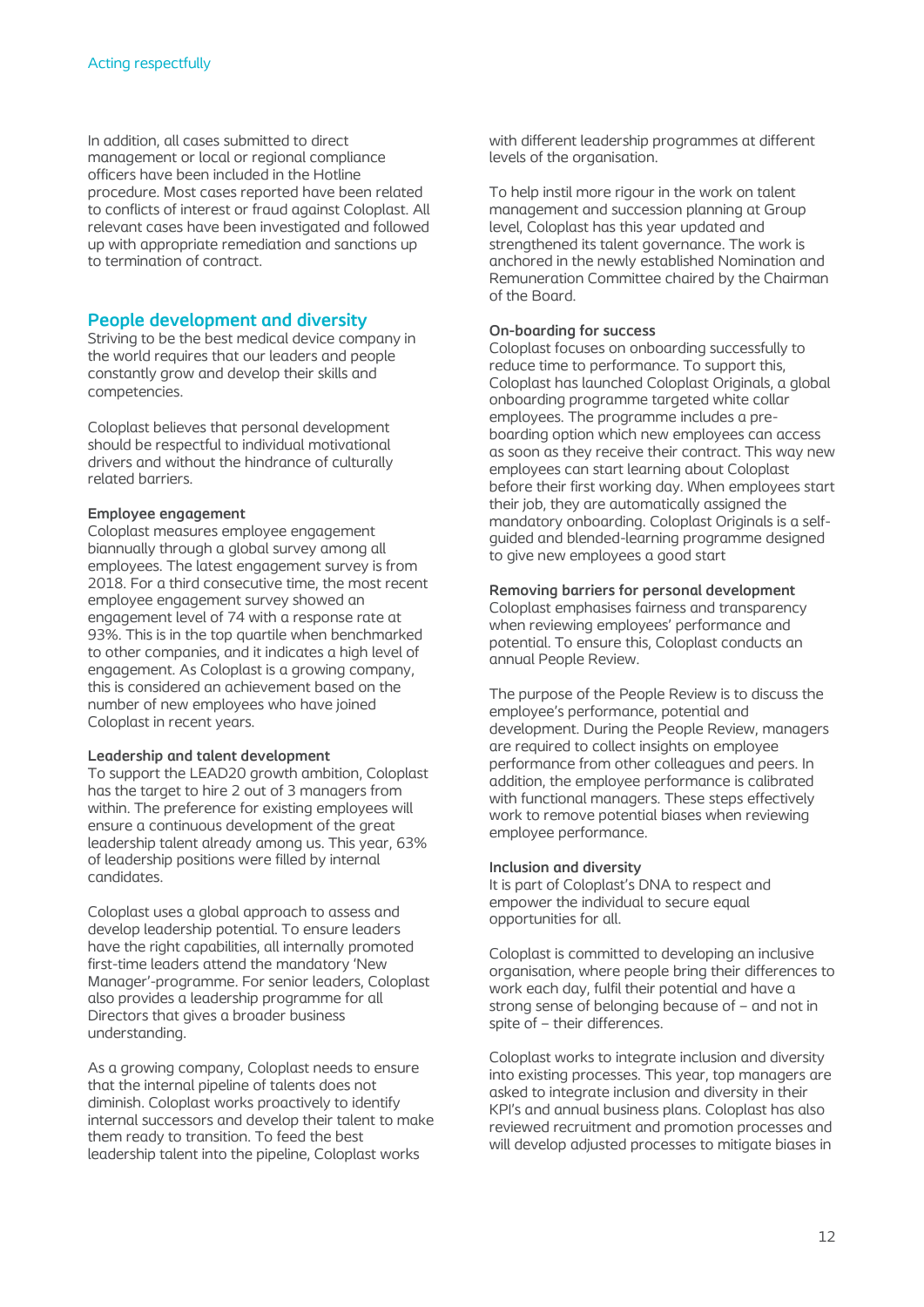all recruitments globally and throughout performance review processes and promotions.

To ensure progress, Coloplast has set commitments to increase the diversity at team level as well as increasing the share of female leaders in top management. Progress must happen through natural turn-over while always hiring the person with the best qualifications and competencies.

Coloplast believes diversity creates a higher degree of innovation as well as better decisions. The position on inclusion and diversity has been formulated in a new policy and published on [Coloplast.com.](https://www.coloplast.com/about-coloplast/responsibility/policies/)

#### **Diverse Teams**

Coloplast recognises that all diversity factors are important. To increase diversity, Coloplast will track and monitor the mix of diversity in all teams on director level and above. Diversity is broader than gender and also includes generation and nationality. The ambition is to raise the level of diverse teams year-on-year through natural turnover.

#### **Gender representation in management**

| Progress                             |     |     | 2018/19 2017/18 2016/17 2015/16 Target |      |                              |
|--------------------------------------|-----|-----|----------------------------------------|------|------------------------------|
| Total share of<br>female<br>managers | 42% | 41% | 42%                                    | 41%  | Above<br>40%                 |
| Share of<br>female top<br>managers   | 21% | 20% | 14%                                    | 1.5% | Year-on-<br>vear<br>increase |

According to the Danish Financial Statements Act, section 99b, Coloplast defines other management levels as all positions at or above manager level. With 41% female managers at this level, Coloplast maintains an equal distribution between men and women in management.

However, when looking at top management alone there is an under-representation of female managers. Therefore, Coloplast works with a quantitative goal of having a year-on-year increase of female leaders in top management until a balanced representation is reached. Top management is defined as Vice President and above.

#### **Gender pay gap**

Coloplast is committed to fair and equal treatment of all employees. This implies equal remuneration for equal work. Therefore, Coloplast lets skills, experience and personal talent determine matters related to compensation.

Across management-levels in Coloplast, there is equal remuneration between female and male leaders. Based on a weighted average median salary between individual management levels, the gender pay gap is less than 2% in favour of male leaders. When taking other factors into consideration such as age, educational background, professional tenure, which also influence remuneration level, Coloplast considers this gap to be within acceptable limits.

#### **Gender representation among Board of Directors**

Coloplast aims for its Board of Directors to consist of the best qualified individuals. With 2 out of 6 shareholder-elected board members being women at the end of the financial year, Coloplast maintain an equal gender representation among Board of Directors in compliance with the Danish Financial Statements Act, section 99b.

#### **Employing people with disability**

Coloplast works to employ people with disability globally. This includes ensuring reasonable accommodations at sites as well as proactively hiring people with disability. For example, Coloplast has worked with a local NGO to employ people with hearing impairment at the Tatabanya site. Other sites include China, Denmark, France and Germany.

#### **Health and safety**

Providing a safe and healthy work environment for employees is a core value for Coloplast. Safety is everybody's responsibility in Coloplast, both managers and employees. In general, operations work in Coloplast is relatively low-risk compared to other industries, and Coloplast has never had a fatal workplace injury.

#### **Reducing occupational injury**

| <b>Progress</b>                  |     |    | 2018/19 2017/18 2016/17 2015/16 Target |     |                           |
|----------------------------------|-----|----|----------------------------------------|-----|---------------------------|
| $\top$<br>frequency <sup>1</sup> | 3.0 | 43 | 45                                     | 4.1 | 3.0 <sub>by</sub><br>2020 |

1. Number of injuries resulting in absence from work of more than eight hours per one million working hours

It is Coloplast's target to reduce the lost-time injury rate to 3.0 by 2020. This corresponds to a 33% reduction compared to 2016/17 level. This year, Coloplast has reached this target ahead of time and considers that a strong achievement. Coloplast will continue to work with safety behaviours and believes that there is room for even further improvement.

The most common injuries for both white- and bluecollar employees are behaviour-based, for instance stumbling and falling. Targeting such behaviour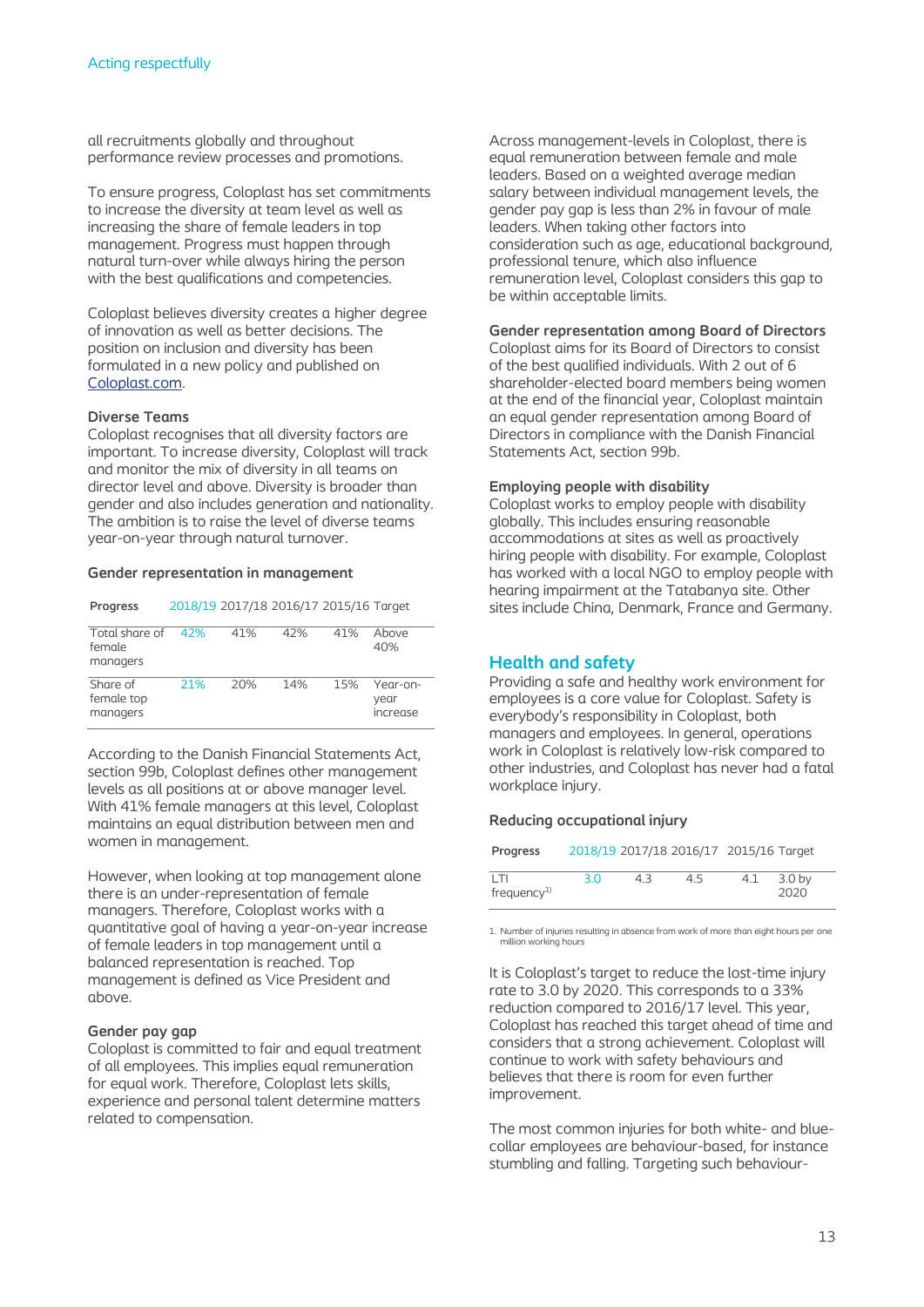based injuries, Coloplast has campaigned across all production sites, larger distribution sites, headquarters as well as selected sales subsidiaries to strengthen the safety culture in Coloplast.

The campaign seeks to enforce three safety behaviours across all sites and management layers:

- You see it, you own it
- Think twice
- Dare to care

Campaign elements include communication materials, leadership tools as well as a Global Safety Week. In addition to reducing injuries, the campaign has contributed to more than a doubling of the reported near-miss accidents and safety observations. Coloplast considers this as a positive development and a sign of a strengthened safety culture.

Other initiatives to reduce occupational injuries include sharing best practices between sites and increasing focus on safety specifications for new machines when ordered.

#### **Reducing repetitive work**

Coloplast emphasises an ergonomically correct workplace layout whenever manual labour is required in production. Therefore, Coloplast systematically works to reduce repetitive work and reduce the strain from unavoidable repetitive workplaces by rotating workstations. Coloplast has developed a system for measuring this type of work, which enables improvements and accurate tracking of progress. Since 2008, Coloplast has more than halved the amount of stations considered to require 'high' and 'very high' repetitive work.

#### **Offering healthy choices**

Coloplast performs workplace assessment globally, and through the Coloplast Life programme, Coloplast provides different options to make healthy choices as easy as possible for employees. This could be local activities such as "Bike to Work" and running clubs after work.

Other initiatives include free medical screenings and health checks at Coloplast's Nyírbátor site in Hungary. In addition, Coloplast UK initiated a campaign to promote healthy eating and to encourage hydration among more than 500 employees across the UK sites.

Coloplast Life also focuses on mental health on a local basis. For example, Coloplast has a stress policy including professional stress-counselling in Denmark.

#### **OHSAS 18001**

Coloplast's health and safety management system is certified according to Occupational Health and Safety management standard, OHSAS 18001. This is a tool used to ensure that sites adhere to the same rules globally and continuously improve their performance. Today, 11 out of 18 Coloplast sites are OHSAS-certified which means a coverage of 96% of Coloplast employees in production, distribution centres and Coloplast headquarters in Denmark. This year, Coloplast has increased coverage by certifying the recently established Postponement & Distribution Centre in Hungary as well as the production site in France. In the coming financial year, the new standard ISO 45001 will replace OHSAS 18001 across all production sites. Among other things, the new standard has an increased focus on occupational health.

## **Supply chain responsibility**

Through standardised auditing in the approval process for new raw material suppliers, Coloplast ensures that the ten principles of the United Nations Global Compact are integrated into procurement decisions. The purpose is to reduce risks of complicity as well as improve local conditions with suppliers through dialogue.

The programme is anchored within Corporate Procurement and is overseen by a Decision Board made up of senior representatives from Global Operations, Corporate Procurement, Global Quality & Regulatory Affairs, Global Environment, Health & Safety and Corporate Responsibility.

#### **Screening potential suppliers**

For all new raw material suppliers, Coloplast explains our standards on human rights, labour rights, environmental impact as well as corruption. This information is also included in the final contract with the supplier. In high-risk countries, all potential raw material suppliers are audited by an external partner according to local regulations, Coloplast's Code of Conduct and the United Nations Global Compact Principles.

If an issue is identified, Coloplast and the supplier then agree on any necessary improvements, which form the basis for an action plan and provides the means for dialogue. Depending on the level of any non-compliance found, the Decision Board considers whether to go ahead and do business with the supplier and help to improve the supplier's standards.

The Decision Board reviews the audit report according to local regulations, Coloplast's Code of Conduct, the United Nations Global Compact Principles, and it considers factors such as the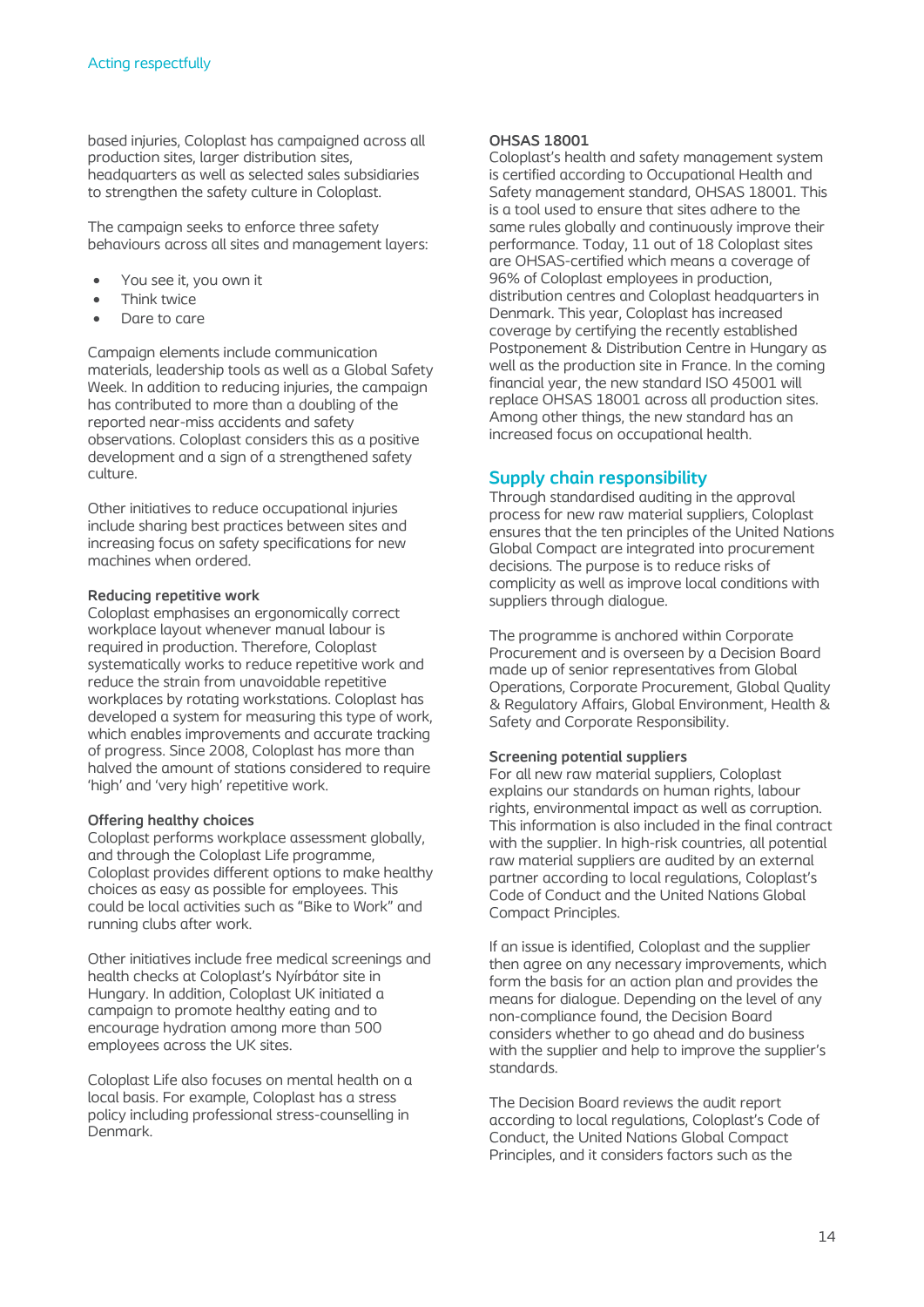nature of the relationship with the supplier and history of cooperation.

Through this approval process, Coloplast maps relevant risks and ensures on-boarding of suppliers that are willing to improve local conditions together if necessary. Coloplast has audited 100% of suppliers within scope of the programme.

#### **Monitoring existing suppliers**

Coloplast monitors existing suppliers for compliance through adverse feedback (i.e. change in ownership or expansion of site) and site visits.

This process usually takes place with the Coloplast procurement team in the markets where the supplier operates. If the Coloplast procurement teams identify a supplier that is in non-compliance with Coloplast's Code of Conduct, the Decision Board is contacted to review whether or not to continue doing business with the supplier and help to improve the supplier's standards.

This year, Coloplast has strengthened the monitoring process by implementing an annual evaluation of all suppliers with a social and environmental risk. The evaluation is based on the severity of initial findings, the supplier's response to their corrective-action plan as well as how long ago their initial assessment was performed. Based on the evaluation, Coloplast will select suppliers to be re-approved according to Coloplast standards.

#### **Improving local conditions**

In cases where suppliers may be unsure of how to implement improvements, local Coloplast teams provide advice regarding cost-efficient best practices that comply with local regulations. Suppliers usually respond positively and implement recommendations. However, when necessary, Coloplast has terminated cooperation. Coloplast does not provide financial support to help suppliers implement changes.

From the start of the programme until the end of the 2018/19 financial year, Coloplast has improved standards together with more than 30 suppliers.

For indirect service suppliers, Coloplast has implemented a human rights and compliance due diligence process for both selected existing and new supplier in some countries and is now working to extend the process to the rest of the organisation.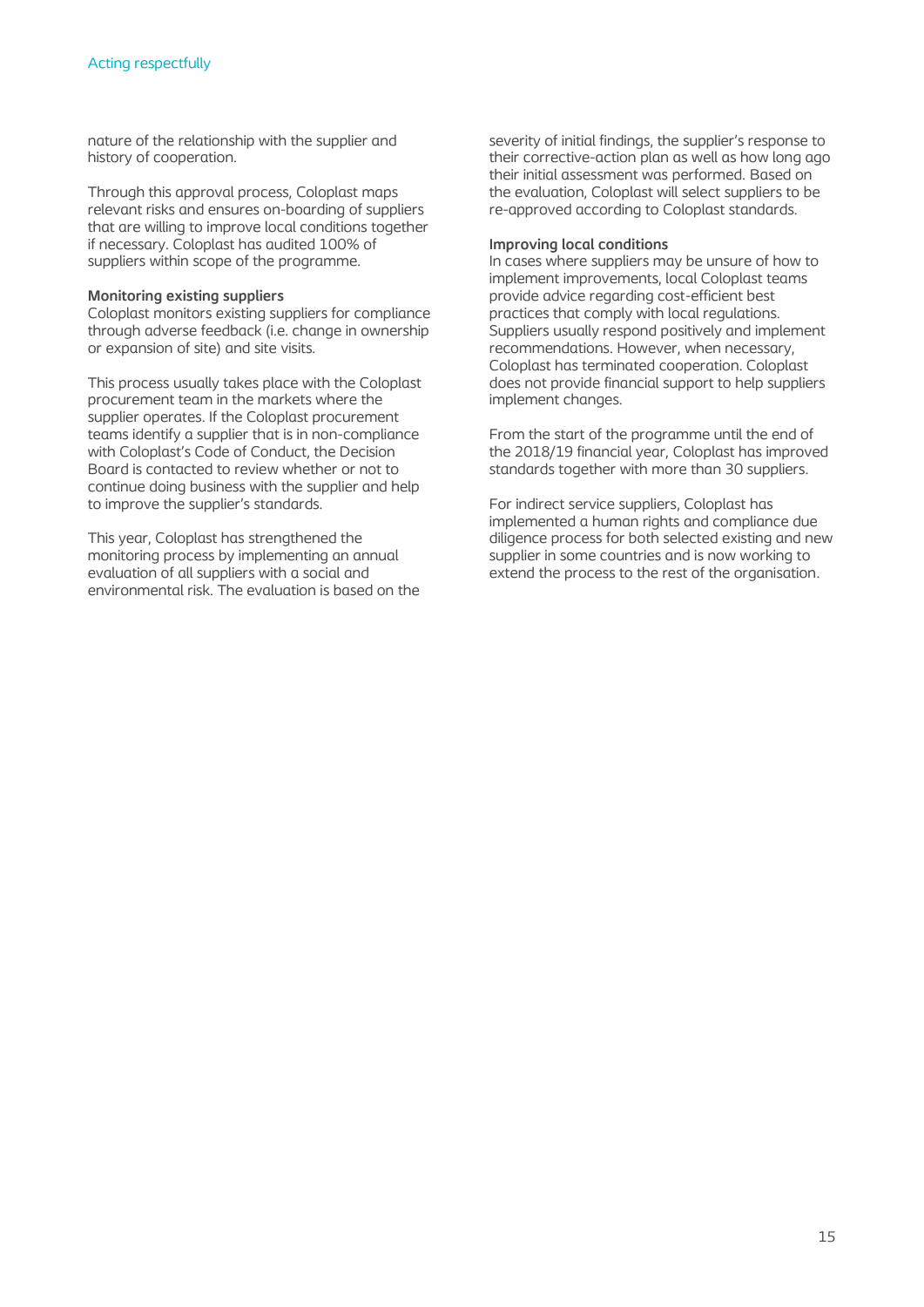# **Minimising our footprint**

Over the coming years, Coloplast expects to grow 7-9% annually. This means that Coloplast will be helping more people with intimate healthcare needs. It also means increased production output and, consequently, increased impact on the environment. However, Coloplast remains committed to minimising our environmental footprint while growing.

The largest impacts of Coloplast's environmental footprint consists of raw materials, energy, business travels and transportation of goods. Coloplast uses very limited amounts of water for production, whereas the use of raw materials constitutes Coloplast's single largest environmental impact. Approximately 60% of Coloplast's total greenhouse gas emissions stem from raw materials.

To minimise the environmental footprint, Coloplast works towards a more sustainable material consumption as well as reducing energy use and climate impacts.

Over the last years, Coloplast has significantly lowered greenhouse gas emissions from energy use by introducing the use of renewables. Going forward, the challenge for Coloplast is within sustainable material consumption.

Currently, Coloplast uses almost 40.000 tonnes of raw materials a year, and about 70 per cent are plastics. There are very limited alternatives to using plastics in medical consumables, due to product performance, hygiene and quality standards. However, Coloplast want to improve our raw material use by testing new sustainable materials and product technologies. To deliver on this ambition, sustainability has been singled out as a distinct focus area in our new corporate strategy communicated during the next financial year.

## **Management approach**

| <b>Topic</b>                               | Our responsibility                                                                                                                                | <b>Initiatives</b>                                                                                                            |
|--------------------------------------------|---------------------------------------------------------------------------------------------------------------------------------------------------|-------------------------------------------------------------------------------------------------------------------------------|
| Sustainable material<br>consumption, p. 17 | Avoiding harmful materials and utilising raw materials with<br>lower environmental impact and improving waste<br>management systems and recycling | - Life-cycle assessments<br>- Raw material use and waste<br>- Disposal<br>- Water management<br>$-$ ISO14001                  |
| Energy use and climate<br>impacts, p. 18   | Minimising the impact from energy consumption and go<br>further with less                                                                         | - Improving energy efficiency<br>- Using energy from renewable sources<br>- Transportation of goods<br>- Expanding production |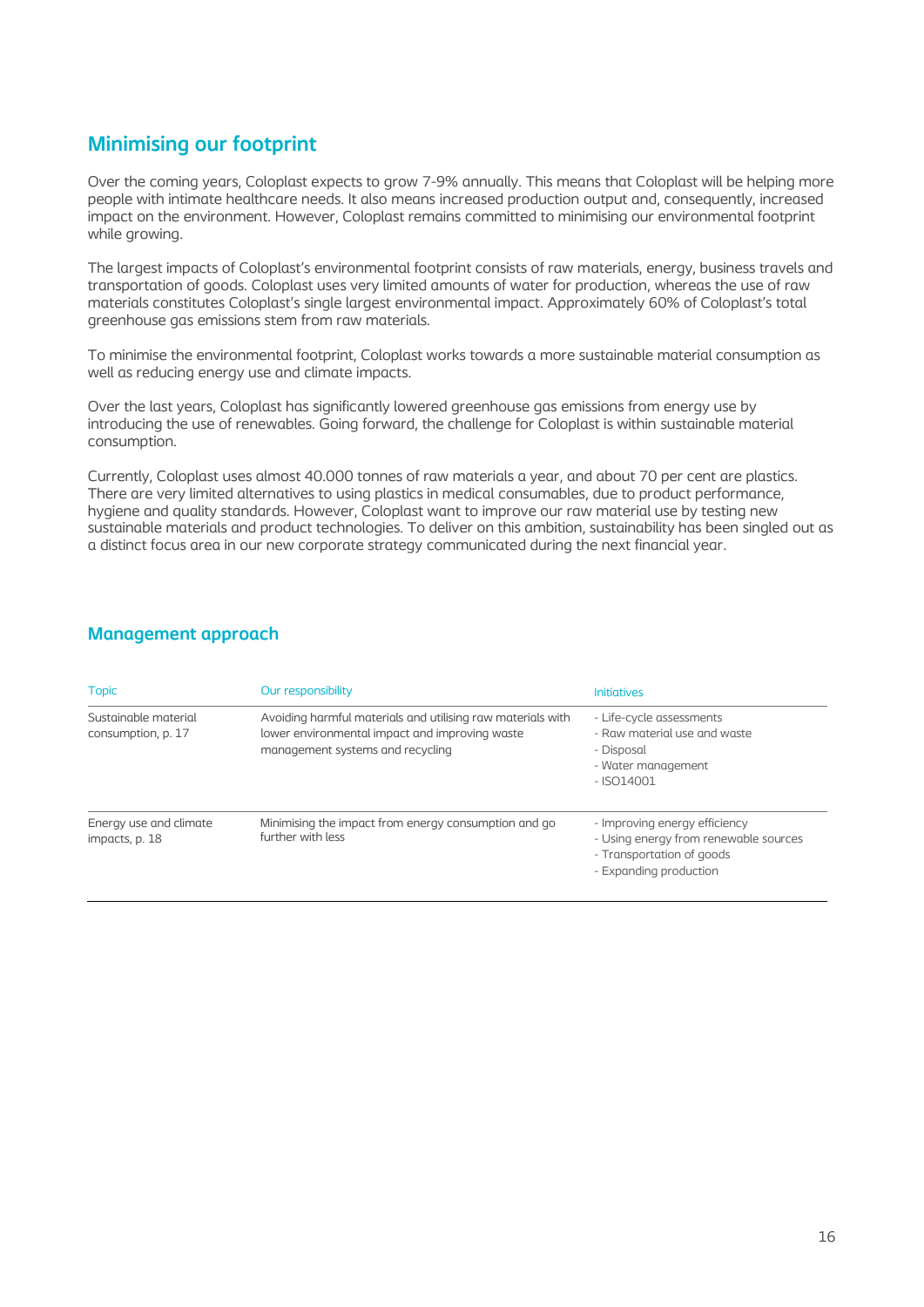## **Sustainable material consumption**

| Progress                                               | 2018/19 | 2017/18 | 2016/17 | 2015/16 | Target               |
|--------------------------------------------------------|---------|---------|---------|---------|----------------------|
| Production waste per unit produced<br>(grams per unit) | 12.2    | 12.5    | 13.0    | 12.3    | Continuous reduction |
| Change compared with previous year                     | $-2.4%$ | $-3.8%$ | 5.7%    | 4.2%    | Continuous reduction |
| Recycling rate of production waste                     | 32%     | 33%     | 31%     | 31%     | 35% by 2020          |

#### **Life-cycle assessments**

The primary method used by Coloplast to address environmental challenges is the incorporation of eco-design principles when developing products and processes. This means:

- Utilising raw materials with lower environmental impact
- Improving waste management systems and recycling
- Minimising the use of energy required in production

Life cycle assessments therefore guide Coloplast's environmental efforts, covering everything from raw materials to waste management, energy consumption, disposal and transportation of goods.

This year, Coloplast has launched an updated version of SpeediCath® Flex with new packaging that contains no aluminium. This reduces the product's carbon footprint up to 16%.

#### **Raw material use and waste**

Raw material use accounts for almost 60% of Coloplast's greenhouse gas emissions. Coloplast has the ambition to continuously reduce the amount of production waste generated per produced unit. The improved performance this year can be explained by implementing new production technologies within Ostomy Care.

In addition to optimising the use of raw material, Coloplast has set a target to increase the recycling rate of production waste to 35% by the end of 2020. The performance on this target is challenged by the high degree of mixed polymers among the waste produced. Coloplast continuously works

together with waste handling companies to identify the optimal way of recycling waste, however, there are still limits to the recycling technology of mixed polymers.

#### **Disposal**

Because most of Coloplast's products are contaminated after use, they must be disposed of properly due to risk of infection. This means that Coloplast's products are incinerated or sent to a landfill after disposal. However, Coloplast designs product packaging to be recyclable when possible.

When chlorinated plastic materials, e.g. PVC and PVdC, are incinerated their emissions are harmful to the environment. These plastic materials are commonly used in medical devices due to their unique technical properties. Coloplast recognises this environmental concern and only uses PVC or PVdC in new products when their technical properties are strictly necessary for product performance. For more information, please see our official PVC/PVdC policy on [Coloplast.com.](https://www.coloplast.com/about-coloplast/responsibility/policies/)

#### **Water management**

Coloplast uses very limited amounts of water for production. Water is primarily used for sanitation purposes and gardening. Whenever water is used, our focus is to reduce.

#### **ISO14001**

Our environmental management system is certified on the internationally acknowledged ISO14001 environmental certification scheme. Today, nine out of ten production sites, including our corporate headquarters, are certified according to the ISO 14001 standard. The newly established site in Costa Rica is not certified yet.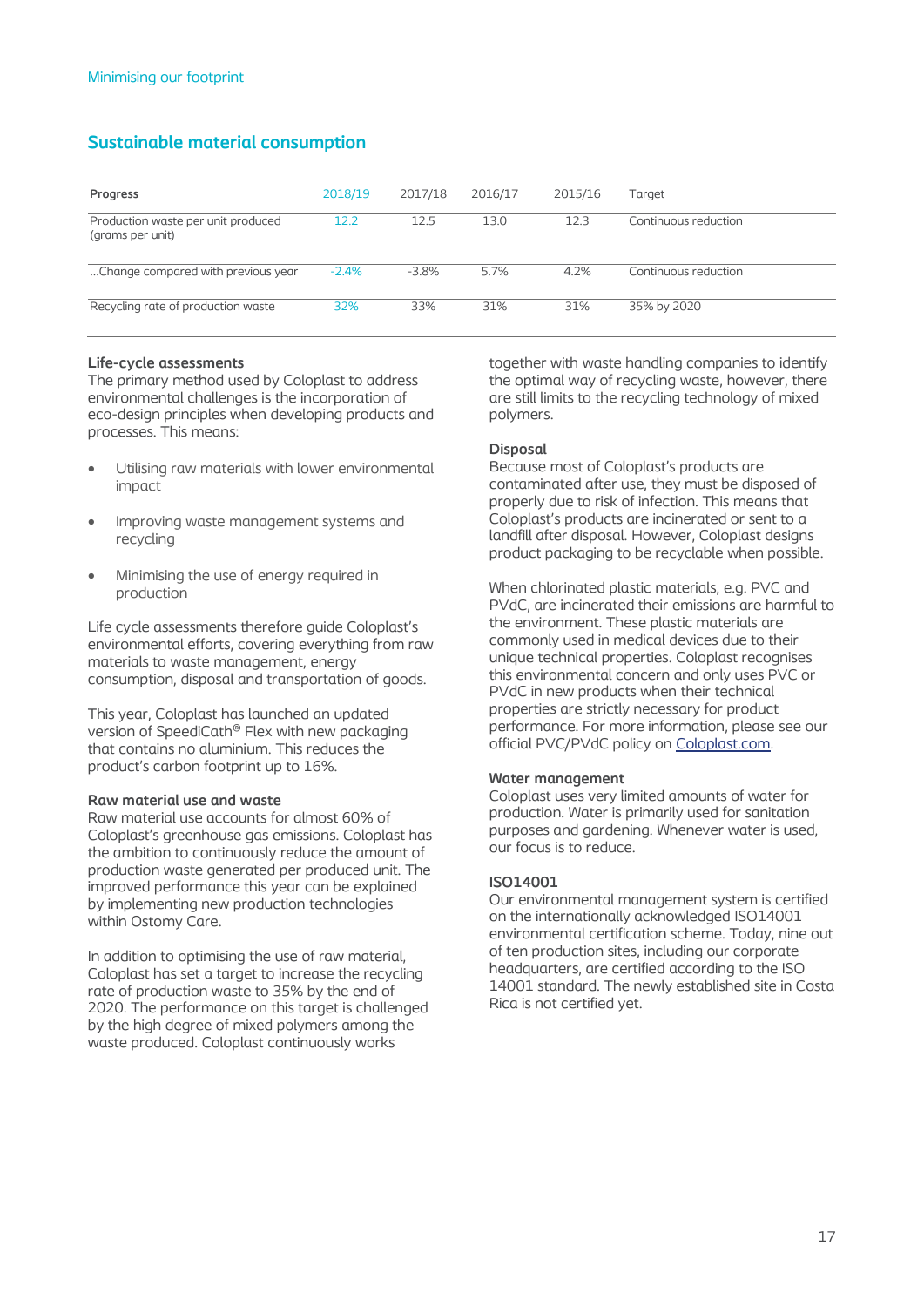## **Energy use and climate impacts**

| Progress                                          | 2018/19 | 2017/18 | 2016/17 | 2015/16 | Target               |
|---------------------------------------------------|---------|---------|---------|---------|----------------------|
| Energy use per unit produced (kWh per<br>unit)    | 0.14    | 0.14    | 0.15    | 0.14    | Continuous reduction |
| Change compared with previous year                | 0%      | $-6.7%$ | 7.1%    | 0%      | Continuous reduction |
| Renewable electricity consumption at all<br>sites | 100%    | 50%     | 0%      | 0%      | 100% by 2019         |
| Goods transported by air                          | 5.1%    | 10.7%   | 5.4%    | 3.9%    | 3%                   |

#### **Improving energy efficiency**

Coloplast has an ambition to continuously reduce energy used per product produced. In combination with using energy from renewable sources, this is the most efficient way Coloplast can reduce climate related impacts from production.

To encourage more environmentally responsible production, Coloplast allows investments that result in a significant environmental improvement, to have a return on investment of up to five years – twice as long as regular investments.

As a growing company, Coloplast is expanding production. This year, the potential energy efficiency gains from increased activity at newer and more efficient production facilities is levelled out by the outfacing of old production facilities as well as additional ramp-up activities. Considering the trend over the last four years, the performance has not been in line with the ambition. Coloplast is therefore reviewing how to best reduce energy use per unit produced going forward.

#### **Using energy from renewable sources**

To support SDG 13 of taking urgent action to combat climate change, Coloplast is purchasing renewable energy certificates for electricity consumption at all production sites.

Electricity accounts for more than 60% of total energy consumption in production. With the conclusion of this financial year, Coloplast has achieved a 100% coverage of renewable energy for electricity use, effectively reducing greenhouse gas emissions with more than 30,000 tonnes.

#### **Transportation of goods**

Transportation of goods accounts for approximately 9% of Coloplast's greenhouse gas emissions. With Coloplast's growth rates, the need for transportation will increase going forward and, consequently, the total greenhouse gas emission from transportation of goods will also increase. Coloplast works to mitigate emissions from transportation of goods by substituting air with sea and ground transportation whenever possible. Shipping goods via air transportation emits up to 200 times more greenhouse gases on a given distance compared to shipping goods by sea.

Coloplast users are often very dependent on receiving a stable and adequate supply of products. In case of any extraordinary events in the supply chain, Coloplast will prioritise users' needs for products and, if needed, ship products by air to ensure that products reach users in time.

To facilitate this substitution, Coloplast works with a long-term goal for how products are transported to a maximum of 3.0% air transportation. The improved performance this year can be attributed increased internal focus and strengthened governance on using air transportation.

#### **Expanding production**

Whenever building new factories, Coloplast adheres to the LEED silver standard for environmental performance. However, Coloplast does not seek certification according to LEED standards due to the costs associated.

Coloplast is establishing a new production facility in Costa Rica, which will be finalised by the end of 2020. The new facility will be designed to fulfil the LEED silver standards and will be using energy efficient technology.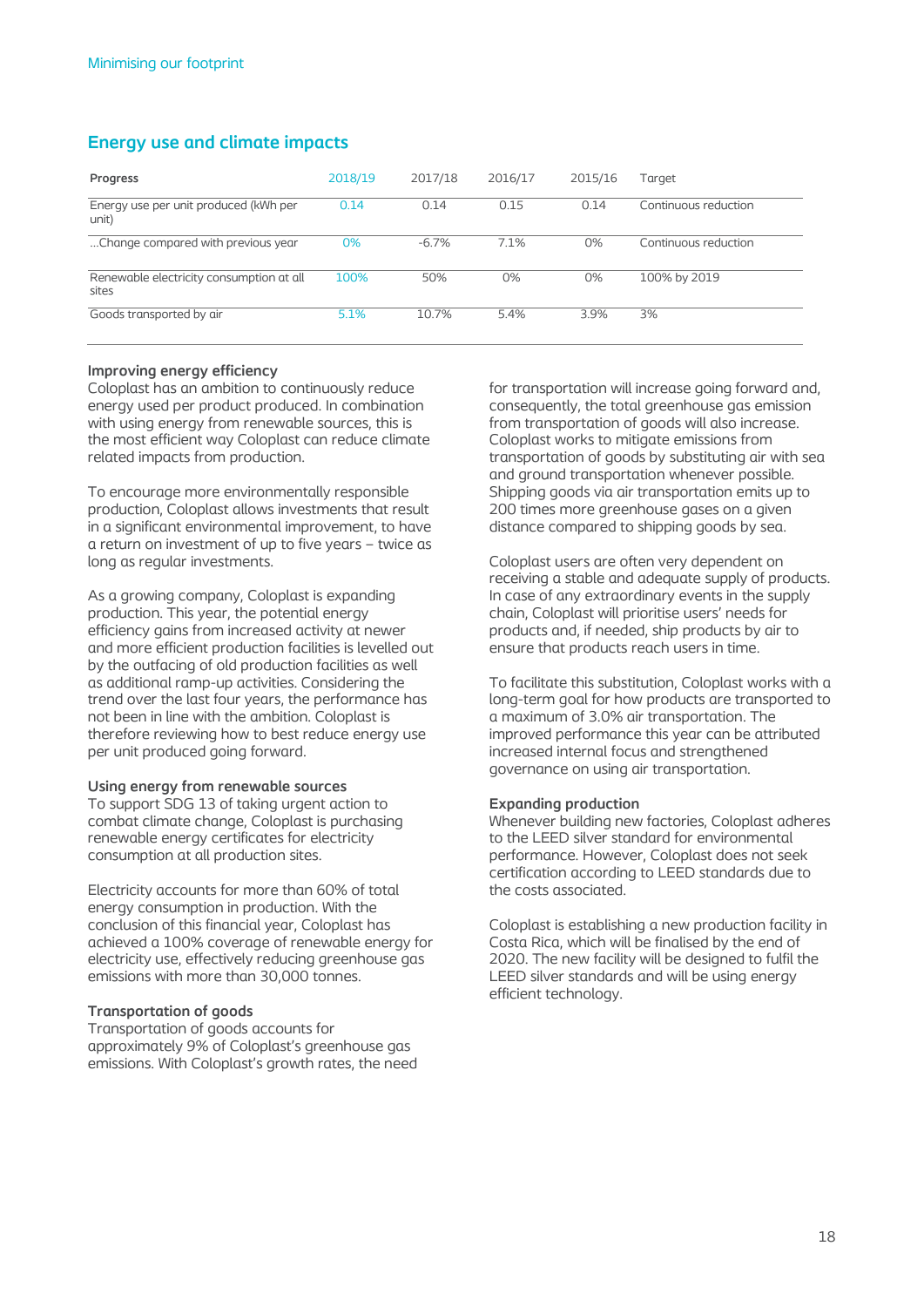# **Stakeholder engagement and materiality**

#### **Stakeholder engagement**

Coloplast's main stakeholders include shareholders, users, clinicians, employees, business partners and society in general. Coloplast has ongoing dialogue with its stakeholders through different channels and used these for the purpose of the materiality assessment:

- **Shareholders.** An Investor Relations department facilitates dialogue with shareholders on a regular basis. For more information, please visit coloplast.com/investor\_relations.
- **Users.** Coloplast conducts annual satisfaction surveys, which target users in over ten countries. Furthermore, Coloplast engages with users through our dialogue programme, Coloplast® Care, which aims to help users by providing needed guidance and support.
- **Clinicians.** Coloplast works with clinicians on advisory boards by engaging in semi-annual focus group meetings. This year, Coloplast held more than 20 meetings involving around 850 clinicians.
- **Society.** Coloplast has incorporated the UN Sustainable Development Goals into the materiality assessment to reflect the world community's priorities. Additionally, Coloplast works with relevant societal organisations through the Access to Healthcare partnership programme and maintains a sustained dialogue through regular updates on healthcare progress and challenges in local communities. Coloplast also engages external stakeholders through our public affairs work, where Coloplast seeks to maintain high standards of professionalism and transparency.
- **Employees.** Coloplast communicates to employees on a daily basis through the Coloplast intranet "Connect" and holds information meetings 4 to 6 times a year that are broadcasted to globally reaching more 1,500 employees. In addition, Coloplast conducts global engagement surveys bi-annually.

#### **Materiality**

Coloplast conducts materiality assessments bi-annually. The most recent materiality assessment is from 2017 and is based on Coloplast's own assessments of topics as well external input. For example, more than 1,400 users were surveyed. Coloplast is currently reviewing the relevance and use of the materiality assessment and has there not updated the assessment this year.

The material issues represented address the areas where Coloplast pose a potential risk or positive impact towards stakeholders. The materiality assessment was performed by Coloplast and the material topics were originally selected based on input from employees working with corporate responsibility issues from Coloplast as well as external benchmarks and international initiatives such as the UN Global Compact, The Carbon Disclosure Programme and more.

When revisiting the topics during the latest materiality assessment, Coloplast included the UN Sustainable Development Goals (SDGs). By incorporating the SDGs into our materiality assessment, Coloplast is committing to take these into account when prioritising activities and communication with our stakeholder groups. Coloplast works to incorporate the findings of the materiality assessment into our decision process when prioritising activities and use them to guide our communication with our stakeholder groups. The decision to purchase renewable energy certificates is one example hereof (see page 19 for more).

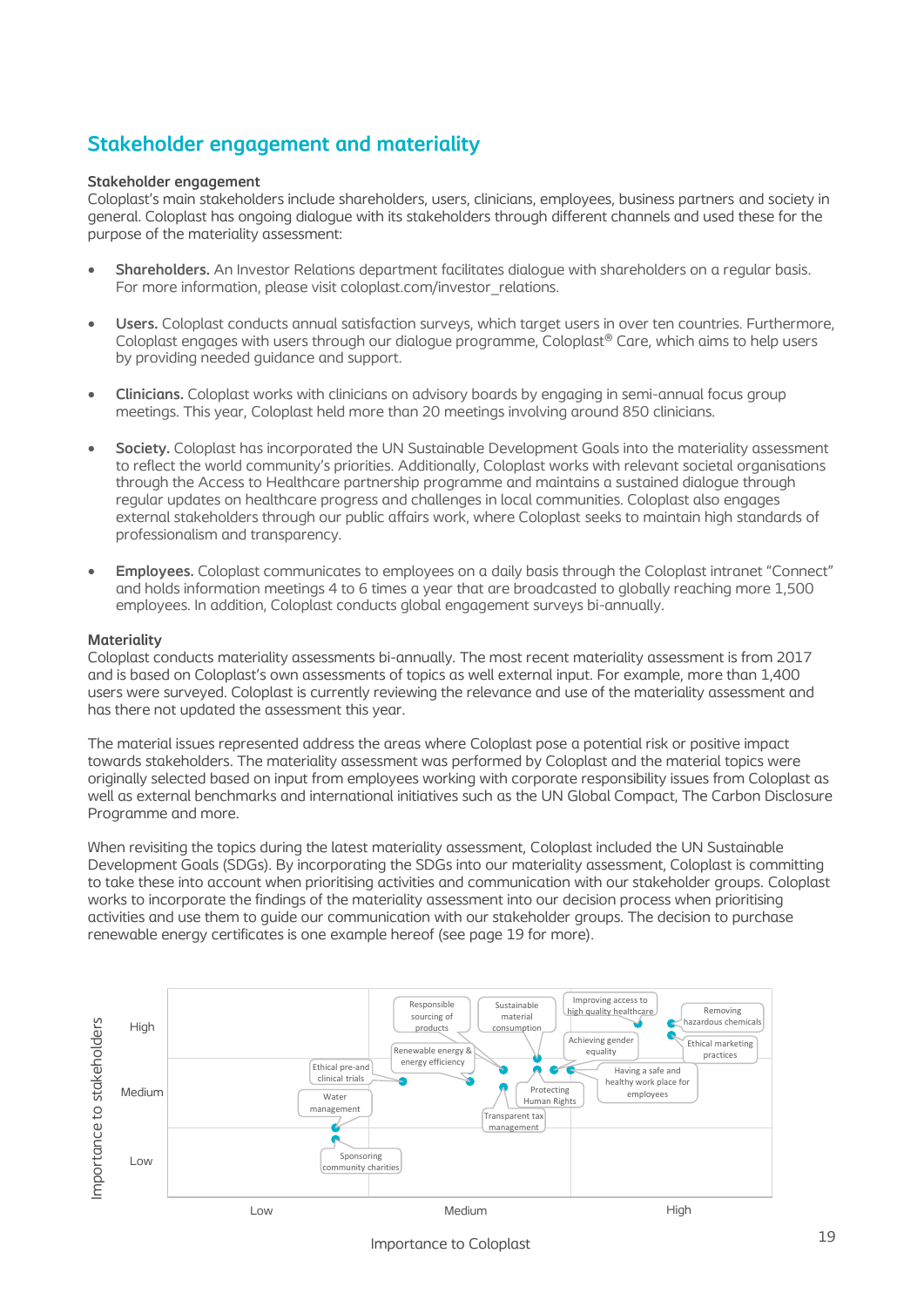# **Scope of reporting and data collection**

#### **Scope of reporting**

This report constitutes the statutory report cf. Danish Financial Statements Act, section 99a and 99b regarding social responsibility and the underrepresented gender. The report is published annually together with the Coloplast Annual Report and covers the financial year 2018/19, from 1 October 2018 to 30 September 2019. In addition, this report also functions as the Communication On Progress (COP) to the UN Global Compact.

The aim of the report is to present complex issues in simple language, while including the data needed for specialist use. Coloplast follows Global Reporting Initiative's (GRI) G4 to determine content and quality in terms of materiality but does not apply specific GRI-disclosures. This report is intended for shareholders and analysts. It is a presentation of Coloplast activities in the field of corporate responsibility as well as the challenges Coloplast faces.

Unless otherwise noted, the data and reporting include the entire Coloplast organisation, i.e. production sites, distribution centres, administration, sales and representative offices. Coloplast currently has nine production sites including the corporate headquarters (Mørdrup, Humlebæk, Tatabanya 1 and 2, Nyírbátor, Zhuhai, Mankato, West River Road/Minneapolis, Sarlat and Costa Rica) and 12 distribution sites (Hamburg, Atlanta, California, Champlan, Kungsbacka, Bologna, Madrid, Lognes, Peterborough, Tatabanya, Vaughan, Tokyo). Third parties, such as distributors, are not included in the reporting, except for the Code of Conduct and Compliance chapter where Coloplast has expanded the programme to distribution channels as well. Suppliers are only included in the specific reporting on our supply chain responsibility programme.

#### **Reporting references to §99a**

| Topic                   | Risk           | Policy     | Due Dilligence | <b>KPIS</b> |
|-------------------------|----------------|------------|----------------|-------------|
| Employment conditions   | Page 10, 13-15 | Page 13-15 | Page 11-14     | Page 11-14  |
| Human rights            | Page 10 & 16   | Page 10    | Page 13        | Page 13     |
| Anti-corruption         | Page 10 & 11   | Page 11    | Page 11        | Page 11     |
| Environment and climate | Page 15        | Page 15    | Page 16-17     | Page 16-17  |

#### **Data collection**

Data is generated by respective business owners and consolidated and controlled by the Corporate Responsibility function for this report. In some cases, data from earlier financial years has been corrected, which can result in updates to figures in previous years' reports. In case of material changes to previous figures, a note to that effect is provided in the text or in the accounting policy. For this report, a materiality level at 5% or above is applied for changes in previous figures.

To continue improving our reporting, there may be times when data has been restructured for a more precise representation. Whenever data presented includes estimations, Coloplast applies rounding up/down to improve readability. Coloplast is working together with PricewaterhouseCoopers on assurance of selected data. The selection of data is based on Coloplast's materiality assessment.

#### **Changes in accounting practices**

As part of the annual reporting cycle, Coloplast evaluates reported non-financial disclosures according to best practice, investor queries as well as reporting frameworks such as the Global Reporting Initiative. This year, Coloplast has made the following material changes in accounting practices:

- Environmental KPIs on waste, energy and greenhouse gases are no longer indexed, but they are reported in actual values, i.e. grams waste per unit produced.
- HFC gases have been removed from scope 3 reporting due no emission of this kind.
- Coloplast no longer applies radiative forcing index to reported use of air transportation. This results in a restatement of previously reported values.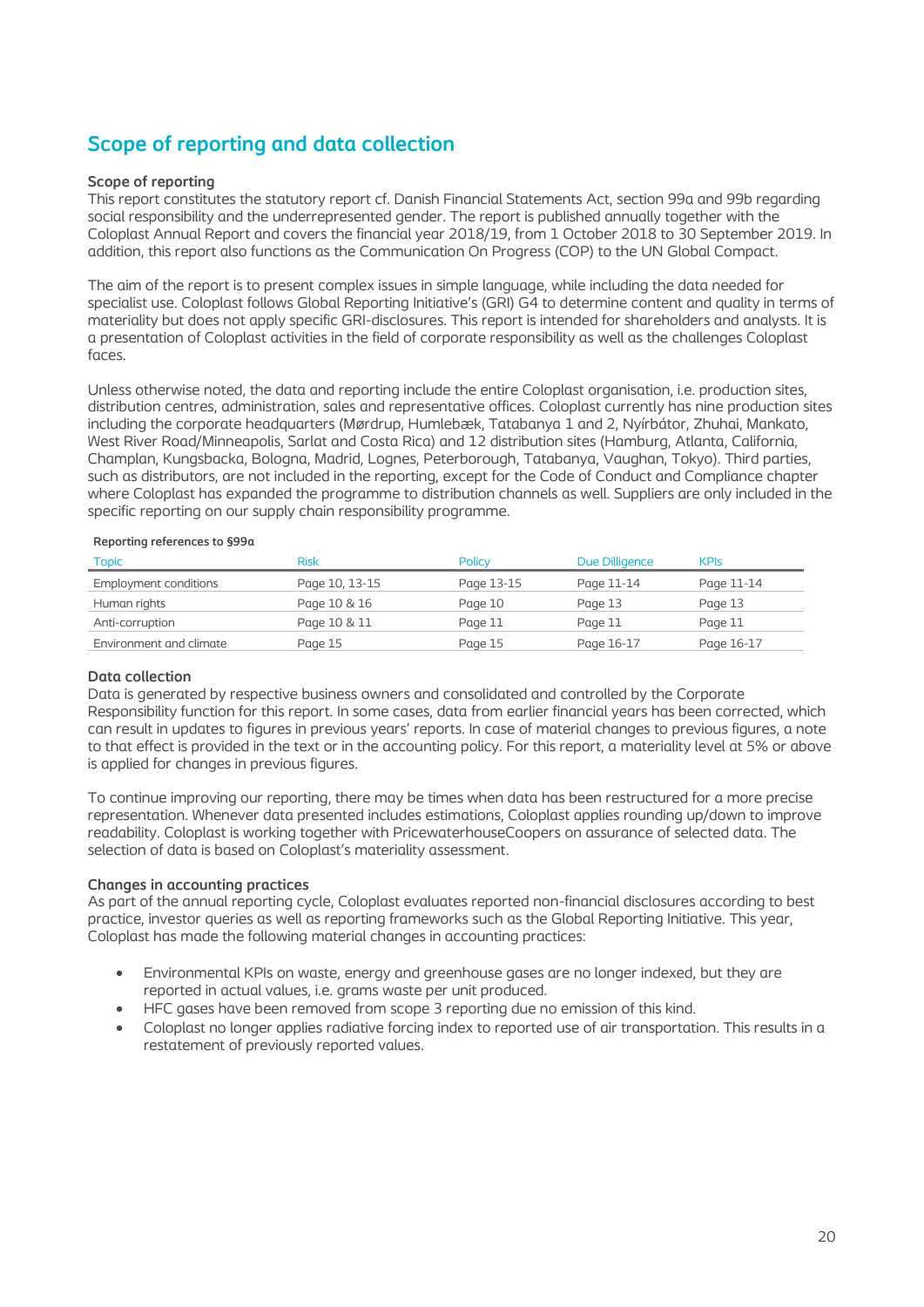# **Independent Limited Assurance Report on selected environmental and social data for 2018/19**

#### To the Stakeholders of Coloplast A/S,

We have been engaged by Coloplast A/S ('Coloplast') to provide limited assurance on the Selected Information described below and set out in the Corporate Responsibility Report 2018/19 of Coloplast for the financial year ended 30 September 2019.

#### **Our conclusion**

Based on the procedures we performed and the evidence we obtained nothing has come to our attention that causes us to believe that the selected Environmental and social data on pages 23 to 27 in the Corporate Responsibility Report 2018/19 of Coloplast for the financial year ended 30 September 2019 has not been prepared, in all material respects, in accordance with the Accounting policies stated on pages 23 to 27 in the Corporate Responsibility Report 2018/19. This conclusion is to be read in the context of what we state in the remainder of our report.

#### **What we are assuring**

The scope of our work was limited to assurance over the selected Environmental and social data on pages 23 to 27 in the Corporate Responsibility Report 2018/19 of Coloplast (the "Selected Information"), which includes:

- Waste
- Water
- Energy
- **•** GHG emissions
- Anti-corruption
- Product safety
- Employees (Occupational injuries and accidents)

#### **Professional standards applied and level of assurance**

We performed a limited assurance engagement in accordance with International Standard on Assurance Engagements 3000 (Revised) 'Assurance Engagements other than Audits and Reviews of Historical Financial Information' and, in respect of the greenhouse gas emissions stated on pages 24 to 25, in accordance with International Standard on Assurance Engagements 3410 'Assurance engagements on greenhouse gas statements', issued by the International Auditing and Assurance Standards Board. A limited assurance engagement is substantially less in scope than a reasonable assurance engagement in relation to both the risk assessment procedures, including an understanding of internal control, and the procedures performed in response to the assessed risks; consequently, the level of assurance obtained in a limited assurance engagement is substantially lower than the assurance that would have been obtained had a reasonable assurance engagement been performed.

#### **Our independence and quality control**

We have complied with the Code of Ethics for Professional Accountants issued by the International Ethics Standards Board for Accountants, which includes independence and other ethical requirements founded on fundamental principles of integrity, objectivity, professional competence and due care, confidentiality and professional behaviour. The firm applies International Standard on Quality Control 1 and accordingly maintains a comprehensive system of quality control including documented policies and procedures regarding compliance with ethical requirements, professional standards and applicable legal and regulatory requirements. Our work was carried out by an independent multidisciplinary team with experience in sustainability reporting and assurance.

#### **Understanding reporting and measurement methodologies**

The Selected Information needs to be read and understood together with the Reporting Criteria on page 23 to 27, which the management of Coloplast is solely responsible for selecting and applying. The absence of a significant body of established practice on which to draw to evaluate and measure non-financial information allows for different, but acceptable, measurement techniques and can affect comparability between entities and over time.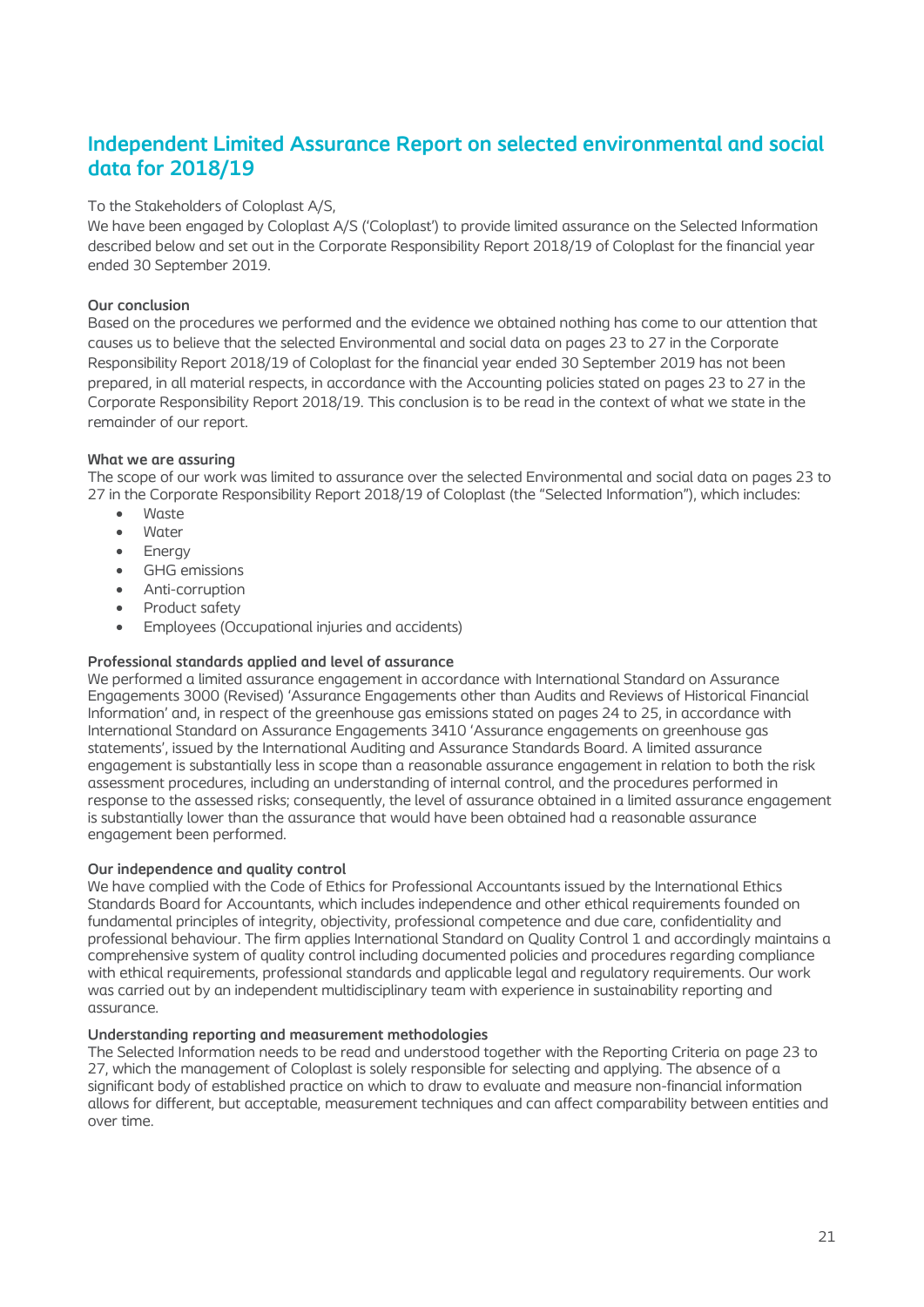#### **Work performed**

We are required to plan and perform our work in order to consider the risk of material misstatement of the Selected Information. In doing so, we:

- conducted interviews with data owners to understand the key processes and controls for measuring, recording and reporting the Selected Information.
- performed limited substantive testing on a selective basis of the Selected Information at corporate head office and in relation to Coloplast's production sites to check that data has been appropriately measured, recorded and reported.
- performed analysis of data from reporting sites, selected on the basis of risk and materiality, to the group.
- made inquiries to significant development in reported data.
- considered the disclosure and presentation of the Selected Information; and
- assessed whether Coloplast in relation to the reported greenhouse gas emissions data has complied with the principles of relevance, completeness, consistency, transparency and accuracy outlined in the Greenhouse Gas Protocol (2004).

#### **Coloplast's responsibilities**

Management is responsible for:

- designing, implementing and maintaining internal control over information relevant to the preparation of the Selected Information that is free from material misstatement, whether due to fraud or error;
- establishing objective Reporting Criteria for preparing the Selected Information;
- preparation of the GHG statement in accordance with defined Reporting Criteria. GHG quantification is subject to inherent uncertainty because of incomplete scientific knowledge used to determine emissions factors and the values needed to combine emissions of different gases.
- measuring and reporting the Selected Information based on the Reporting Criteria; and
- the content of the Selected Information.

#### **Our responsibility**

We are responsible for:

- planning and performing the engagement to obtain limited assurance about whether the Selected Information is free from material misstatement, whether due to fraud or error;
- forming an independent conclusion, based on the procedures we performed and the evidence we obtained; and
- reporting our conclusion to the Stakeholders of Coloplast.

Hellerup, 5 November 2019

#### **PricewaterhouseCoopers**

Statsautoriseret Revisionspartnerselskab (CVR no. 3377 1231)

Mogens Nørgaard Mogensen Kim Tromholt

State-authorized public accountant State-authorized public accountant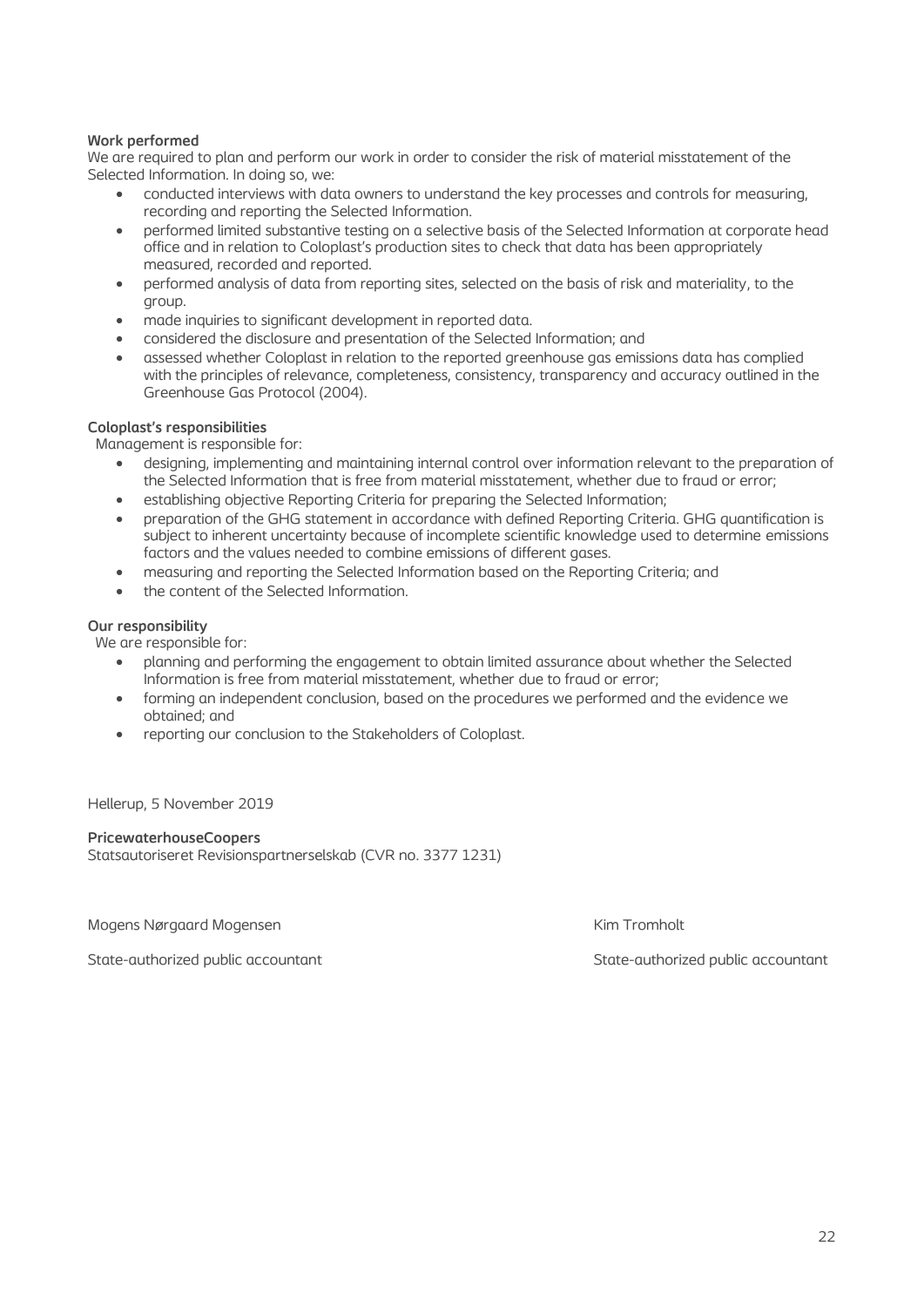# **Environmental, social and governance (ESG) data**

## **Environmental performance data**

#### **Waste (Part of PwC's limited assurance report 2018/19)**

#### *Accounting policy*

Waste is based on weighted amounts from the production sites, distribution centres and corporate headquarters, and it is based on consumption registered in Coloplast's records. Waste splits pertaining to disposal methods are based on supplier data. Waste per unit produced is based on waste recorded and units produced by Coloplast.

|                                           | Unit   | 2018/19 | 2017/18 | 2016/17 | 2015/16 |
|-------------------------------------------|--------|---------|---------|---------|---------|
|                                           |        |         |         |         |         |
| Waste                                     | Tonnes | 14.206  | 13.770  | 13,015  | 11,803  |
| of which goes to hazardous waste handling | Tonnes | 632     | 601     | 496     | 533     |
| of which goes to landfills                | Tonnes | 1,089   | 1,042   | 934     | 816     |
| of which goes to incineration             | Tonnes | 7.943   | 7.629   | 7.488   | 6,749   |
| of which is recycled                      | Tonnes | 4.543   | 4,498   | 4.098   | 3,706   |
| Waste per unit produced                   | Grams  | 12.2    | 12.5    | 13.0    | 12.3    |
|                                           |        |         |         |         |         |

#### **Water (Part of PwC's limited assurance report 2018/19)**

#### *Accounting policy*

Total water use includes production sites, global distribution centres and corporate headquarters and is based on consumption registered in Coloplast's records.

|           | Unit |         |         | 2018/19 2017/18 2016/17 2015/16 |         |
|-----------|------|---------|---------|---------------------------------|---------|
| Water use | m.   | 234.299 | 258.171 | 292.235                         | 298,130 |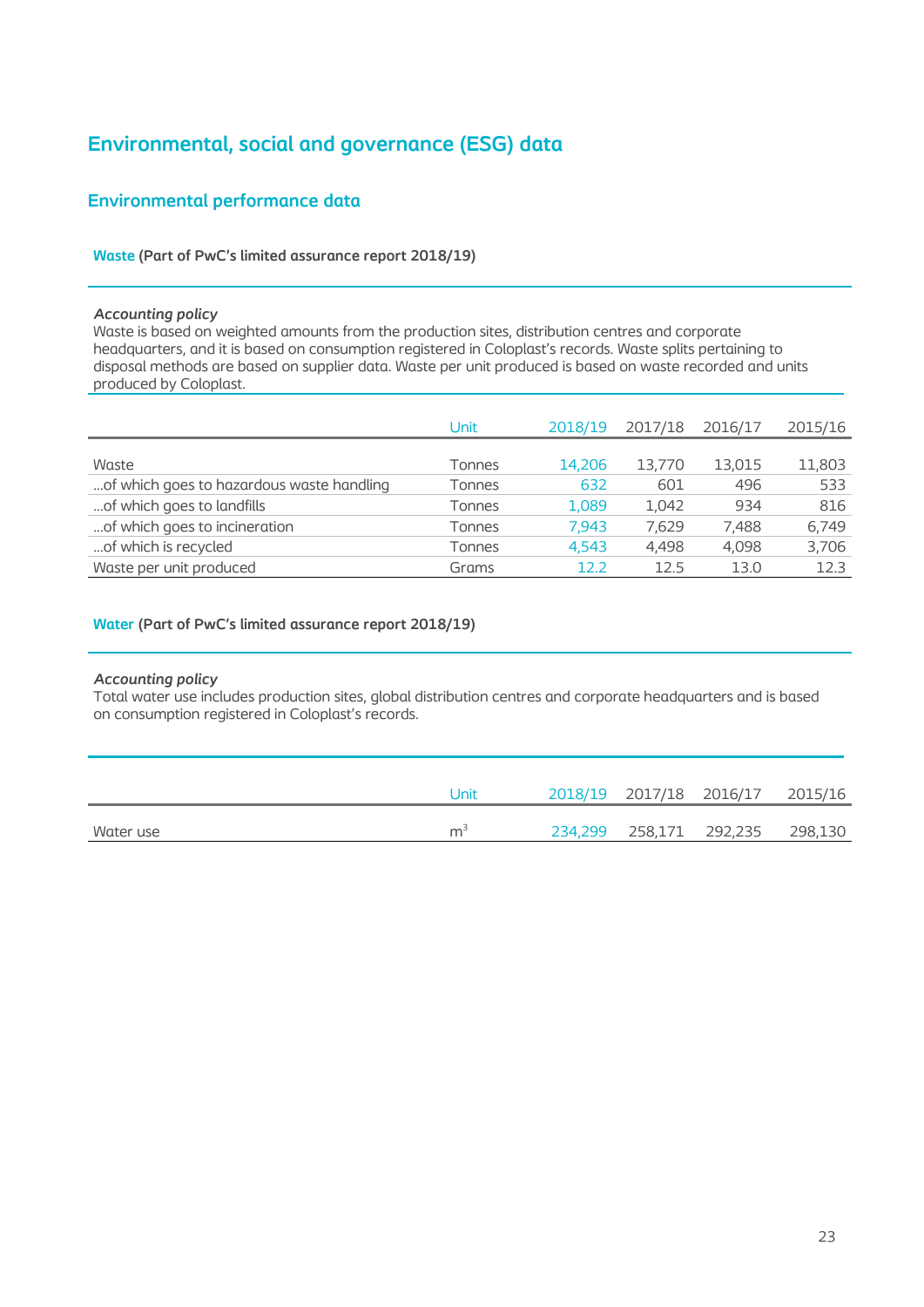#### **Energy (Part of PwC's limited assurance report 2018/19)**

#### *Accounting policy*

Data on energy consumption is obtained from invoiced data from our utility providers and/or from readings of meters at production sites, global distribution centres and corporate headquarters, and it is based on consumption registered in Coloplast's EHS site in SharePoint. Energy per unit produced is measured as total energy consumption in kWh per number of unit produced by Coloplast. Electricity from renewable sources are related Coloplast's purchased electricity certificates and is disclosed as a percentage of total electricity and total energy.

|                                                | Unit       | 2018/19 | 2017/18 | 2016/17 | 2015/16 |
|------------------------------------------------|------------|---------|---------|---------|---------|
|                                                |            |         |         |         |         |
| Direct energy                                  | <b>MWh</b> | 53,543  | 51,806  | 52,058  | 46,237  |
| of which natural gas                           | <b>MWh</b> | 53,535  | 51,791  | 52,032  | 46,219  |
| of which coal or fuel distilled from crude oil | <b>MWh</b> |         | 15      | 25      | 18      |
| Indirect energy                                | <b>MWh</b> | 109.824 | 106.193 | 96,814  | 91,211  |
| of which electricity                           | <b>MWh</b> | 109.036 | 105,198 | 96.105  | 90,273  |
| of which is from renewable sources             | %          | 100     | 50      |         |         |
| of which district heating and cooling          | <b>MWh</b> | 788     | 944     | 710     | 938     |
| Total energy use, direct and indirect          | <b>MWh</b> | 163,367 | 157,999 | 148,872 | 137,448 |
| of which renewable energy                      | %          | 67      | 33      |         |         |
| per unit produced                              | kWh/unit   | 0.14    | 0.14    | 0.15    | 0.14    |

#### **GHG emissions (Part of PwC's limited assurance report 2018/19)**

#### *Accounting policy*

Coloplast has adopted the Greenhouse Gas Protocol as the basis for our greenhouse gas (GHG) accounting principles. All emissions stemming from minimum 80% of the economic spend within a single reporting category are accounted for. GHG quantification is subject to inherent uncertainty because of incomplete scientific knowledge used to determine emissions factors and the values needed to combine emissions of different gases. For this reason and for increased readability we round scope 3 emissions data up/down to nearest 100.

#### **Scope 1 and 2: Direct emissions, direct and indirect energy consumption**

Data for Scope 1 and 2 emissions covers all Coloplast production facilities (Denmark, Hungary, France, US, China and Costa Rica), selected offices (Denmark and US) and global distribution centres (Germany, Hungary and US). New sites are included in the reporting on the date of takeover from the developer (owned sites) or by the first day of occupancy (leased/rented sites). GHG emissions from leased and rented sales offices and small local warehouses (reported as Scope 3 emissions). Data on Volatile organic compounds (VOCs) is measured consumption handled in air cleaning systems. Consumption of Hydrofluorocarbon (HFC) gasses is obtained from invoices. Emissions from power consumption are based on International Energy Agency country specific GHG emission factors, not including production and transmission losses. Emission per unit produced is measured as total emissions (scope  $1 + 2$ ) in tonnes CO<sub>2e</sub> divided by the number of units produced by Coloplast. Emission per revenue is measured as total emissions (scope  $1 + 2$ ) in tonnes  $CO<sub>2e</sub>$  divided by revenue in million DKK.

#### **Scope 3: Other indirect GHG emissions**

Coloplast has limited Scope 3 reporting to include seven categories relevant to our operations:

Transportation of goods: Covers all distribution internally in Coloplast as well as distribution of finished goods from warehouses to customers in Emerging Markets. Only suppliers with a spend above 2% of total distribution costs are included. In 2018/19, emissions from transportation of goods accounts for 98% of spends.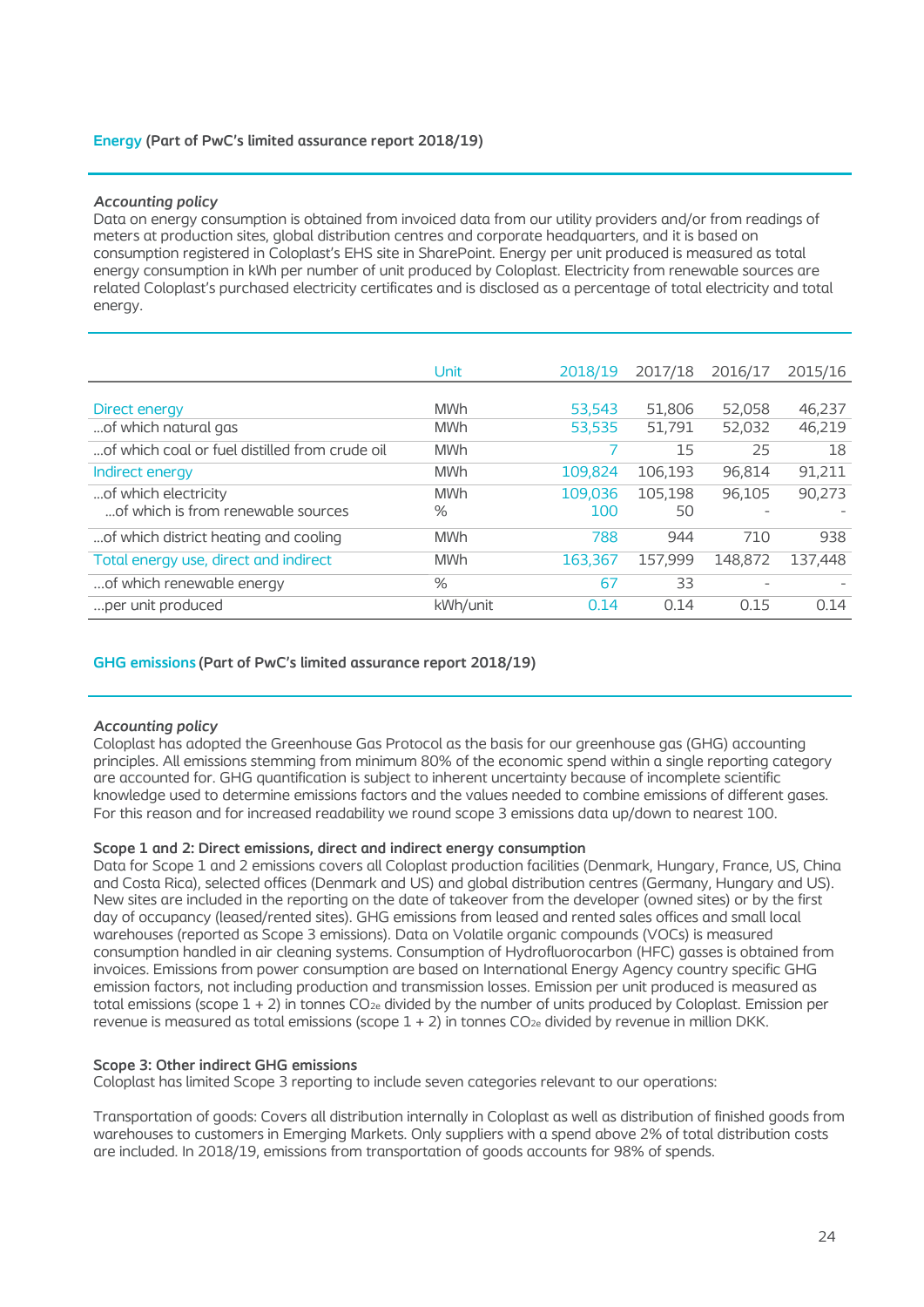#### **GHG emissions, continued (Part of PwC's limited assurance report 2018/19)**

Business travels: Based on yearly GHG emission reporting from Coloplast's global travel agent for business air travel, which this year accounts for 57% of total business air travel costs. As of 2015/16, the remaining has been extrapolated to ensure completeness of data. In addition, emission reporting from our main car rental supplier has been included from this year and onwards.

Leased company cars: Covers all leased company cars in Coloplast and is based on information from based on information from leasing providers and internal information on average consumption data from local fleets. Raw materials: Covers all ingoing raw materials registered in Coloplast's production data management system. Does not include OEM/contract manufactured goods, production equipment and other capital goods, processing aids and other supporting materials.

Energy consumption in sales offices, subsidiaries and local/regional warehouses: Covers all sales offices, subsidiaries and regional warehouses, which primarily are leased. Emissions from sales offices, subsidiaries and warehouses are based on the number of FTE's working here and calculated using an estimated m2 per FTE and CO2 per m2 conversion from the Danish Energy Agency.

Original Equipment Manufacturing (OEM): Covers GHG emissions from outsourced production, e.g. finished goods produced by external suppliers under the Coloplast brand. Emissions from outsourced production is calculated using Coloplast' average CO2 emission per produced finished good timed with the amount of finished goods produced by external supplier.

For complete definition of the six categories and what is left out of scope 3, please see the [GHG accounting](http://www.coloplast.com/about-coloplast/responsibility/policies/policies2/)  [principles in full on Coloplast.com.](http://www.coloplast.com/about-coloplast/responsibility/policies/policies2/)

|                                                                  | Unit                             | 2018/19        | 2017/18 | 2016/17 | 2015/16 |
|------------------------------------------------------------------|----------------------------------|----------------|---------|---------|---------|
|                                                                  |                                  |                |         |         |         |
| Scope 1 / direct energy                                          | Tonnes CO <sub>2e</sub>          | 11,300         | 10,700  | 11,500  | 9,500   |
| of which natural gas                                             | Tonnes CO <sub>2e</sub>          | 11,000         | 10,400  | 10,400  | 9,200   |
| of which coal or fuel distilled from crude oil                   | Tonnes CO <sub>2e</sub>          | 2              | 4       | 7       | 5       |
| of which VOCs and HFC gasses                                     | Tonnes CO <sub>2e</sub>          | 270            | 270     | 1,100   | 210     |
| Scope 2 / indirect energy                                        | Tonnes CO <sub>2e</sub>          | 1)7            | 16,600  | 30,800  | 29,800  |
| of which electricity:<br>Including renewable energy certificates | Tonnes CO <sub>2e</sub>          | 0              | 16,600  | 30.800  | 29,800  |
| Excluding renewable energy certificates                          | Tonnes CO <sub>2e</sub>          | 33,800         | 33,100  | 30,800  | 29,800  |
| of which district heating and cooling                            | Tonnes CO <sub>2e</sub>          | 7              | 9       | 6       | 8       |
| Scope $1 + 2$ / total emissions, direct and indirect             | Tonnes CO <sub>2e</sub>          | $^{1)}$ 11,300 | 27,300  | 42,300  | 39,300  |
| per unit produced                                                | Grams<br>CO <sub>2e</sub> /unit  | 9.7            | 24.1    | 42.2    | 40.9    |
| per revenue                                                      | Tonnes<br>CO <sub>2e</sub> /DKKm | 0.6            | 1.8     | 2.9     | 2.8     |
| Scope 3 / other relevant indirect emissions                      | Tonnes CO <sub>2e</sub>          | 155,800        | 160,900 | 142,000 | 133,300 |
| of which transportation of goods <sup>2)</sup>                   | Tonnes CO <sub>2e</sub>          | 21,400         | 28,100  | 19,600  | 17,400  |
| of which business travels <sup>2)</sup>                          | Tonnes CO <sub>2e</sub>          | 18,800         | 16,400  | 12,400  | 8,900   |
| of which leased company cars                                     | Tonnes CO <sub>2e</sub>          | 10,700         | 10,400  | 10,200  | 10,100  |
| of which OEM Manufacturing                                       | Tonnes CO <sub>2e</sub>          | 6,700          | 7,400   | 9,100   | 9,100   |
| of which sales offices and subsidiaries                          | Tonnes CO <sub>2e</sub>          | 4,400          | 4,100   | 3,800   | 3,700   |
| of which raw materials in products <sup>3)</sup>                 | Tonnes CO <sub>2e</sub>          | 93,800         | 88,500  | 81,000  | 74,500  |

1) The decrease is due to the use of renewable electricity, please see page 18 for more.<br>2) Due to updated accounting practice removing the radiative forcing index, historic emi

2) Due to updated accounting practice removing the radiative forcing index, historic emissions data have been restated resulting in lower emissions compared to previously reported.

3) Due to a revision of the carbon calculation method for raw materials, historic data have been restated resulting in lower emissions compared to previously reported.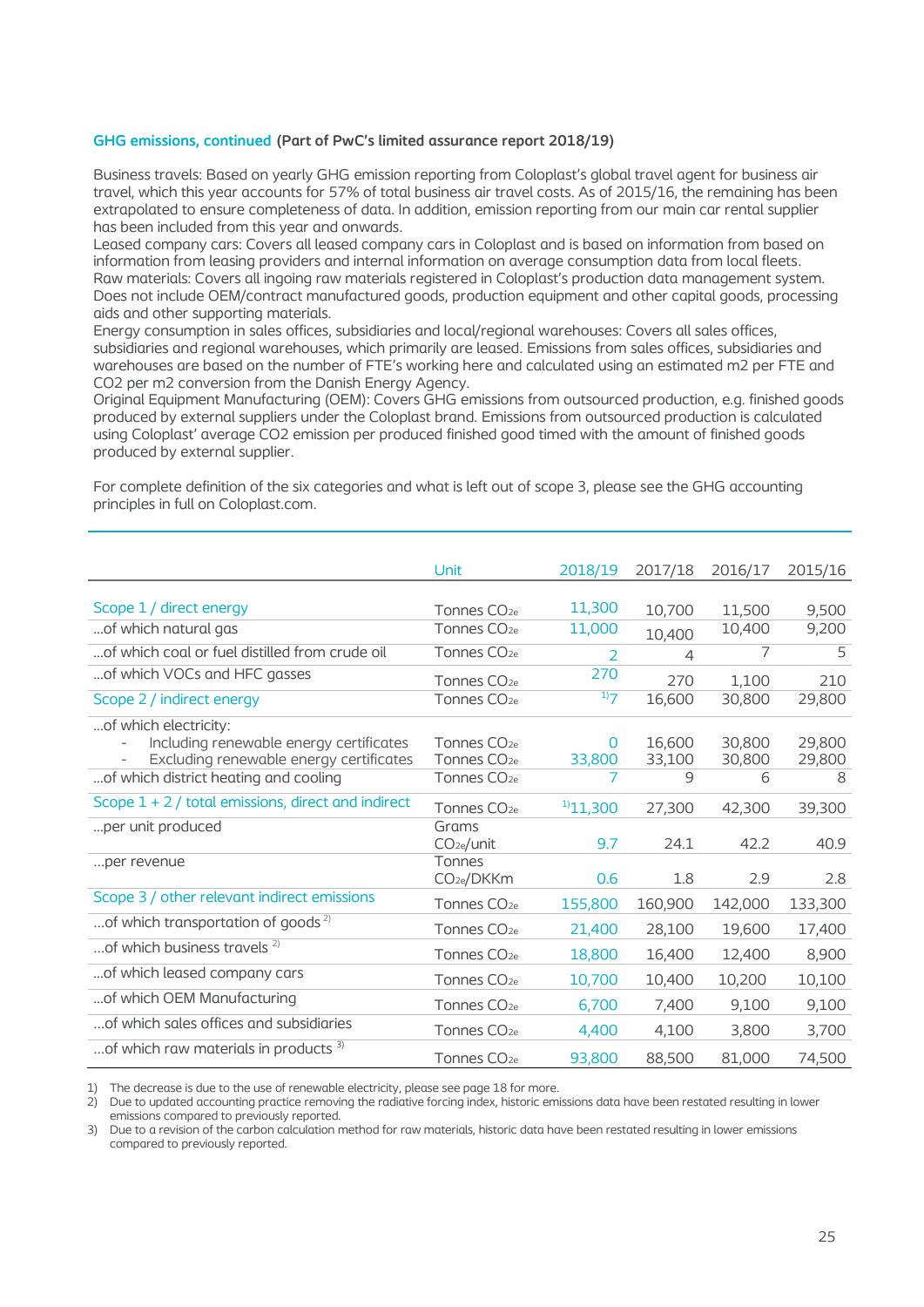## **Social performance data**

#### **Anti-corruption (Part of PwC's limited assurance report 2018/19)**

#### *Accounting policy*

White-collar employees trained in Code of Conduct accounts for the percentage of active white-collar employees at the end of the accounting year, who have either completed an e-learning module or received face-to-face training and completed a test in our Code of Conduct. Only employees that have been with Coloplast for more than 45 days is in scope for reporting

Legal actions for anti-competitive behaviour covers legal actions concluded under national or international laws designed primarily for the purpose of regulating anti-competitive behaviour, anti-trust, or monopoly practices completed during the reporting period.

Cases submitted accounts for cases that have been submitted to the ethics hotline and evaluated if within scope. The scope of relevant cases for the ethics hotline includes violations of all topics covered by our Code of Conduct, Coloplast BEST. Only cases within scope of topics and subjects reported via the hotline are followed through. This does not mean that the cases are necessarily substantiated.

|                                                   | Unit          | 2018/19 | 2017/18 2016/17 |    | 2015/16 |
|---------------------------------------------------|---------------|---------|-----------------|----|---------|
| White-collar employees trained in Code of Conduct | %             | 99      | 99              | 95 | 96      |
| Legal actions for anti-competitive behaviour      | <b>Number</b> |         |                 |    |         |
| Cases submitted to the ethics hotline             | Number        |         | 18              |    |         |
| of which within scope                             | Number        | 46      |                 |    |         |
|                                                   |               |         |                 |    |         |

#### **Product safety (Part of PwC's limited assurance report 2018/19)**

#### *Accounting policy*

Coloplast monitors phthalate consumption based on the estimated average phthalate concentration per produced item times the quantity of sold items relative to 2013/14. Product samples are not included.

Number of animals used for testing accounts for all animals used for testing as part of tests performed by contract laboratories on behalf of Coloplast. Coloplast conducts no animal tests internally. 'Rodents' are mice, rats and guinea pigs. 'Other' animals are rabbits, pigs and dogs.

|                                    | Unit   | 2018/19 | 2017/18 | 2016/17 | 2015/16 |
|------------------------------------|--------|---------|---------|---------|---------|
|                                    | $\%$   |         |         | 46      | 20      |
| Reduction in phthalate consumption |        |         | 50      |         |         |
| Animal testing                     | Number | 1.978   | 1.541   | 1.576   | 1,490   |
| of which rodents                   | Number | 1.678   | 1.364   | 1.380   | 1,332   |
| of which other animals             | Number | 300     | 177     | 196     | 158     |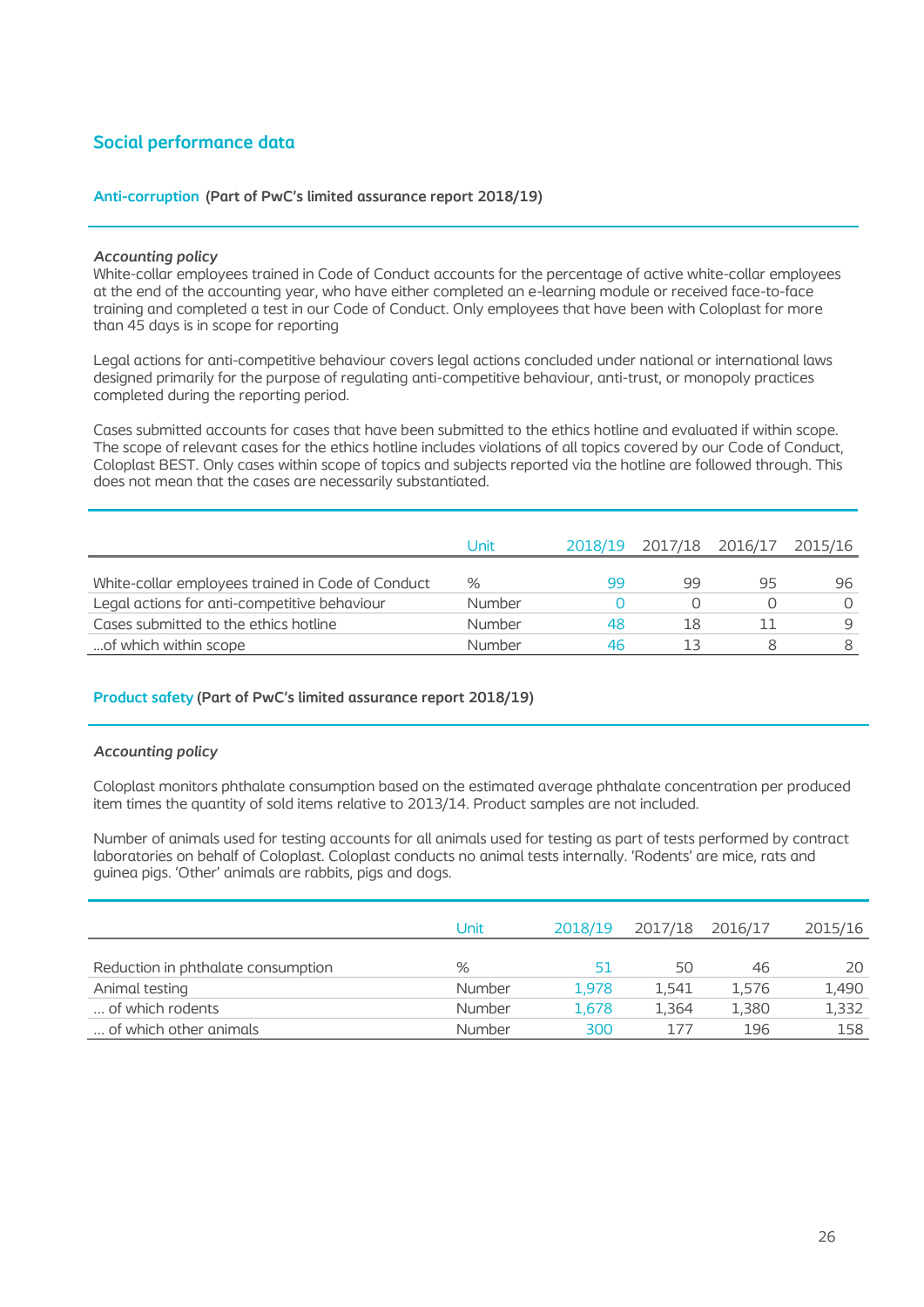#### **Employees (Part of PwC's limited assurance report 2018/19)**

## *Accounting policy*

Occupational injuries are measured as the number of injuries resulting in absence from work of more than one day per one million working hours. Reporting scope includes Coloplast employees, including temporary workers.

|                                       | Unit      | 2018/19 2017/18 2016/17 |    | 2015/16 |
|---------------------------------------|-----------|-------------------------|----|---------|
| Occupational injuries and accidents   |           |                         |    |         |
| Injuries and accidents, all employees | LTI trea. | ⊿ ⊰                     | 45 |         |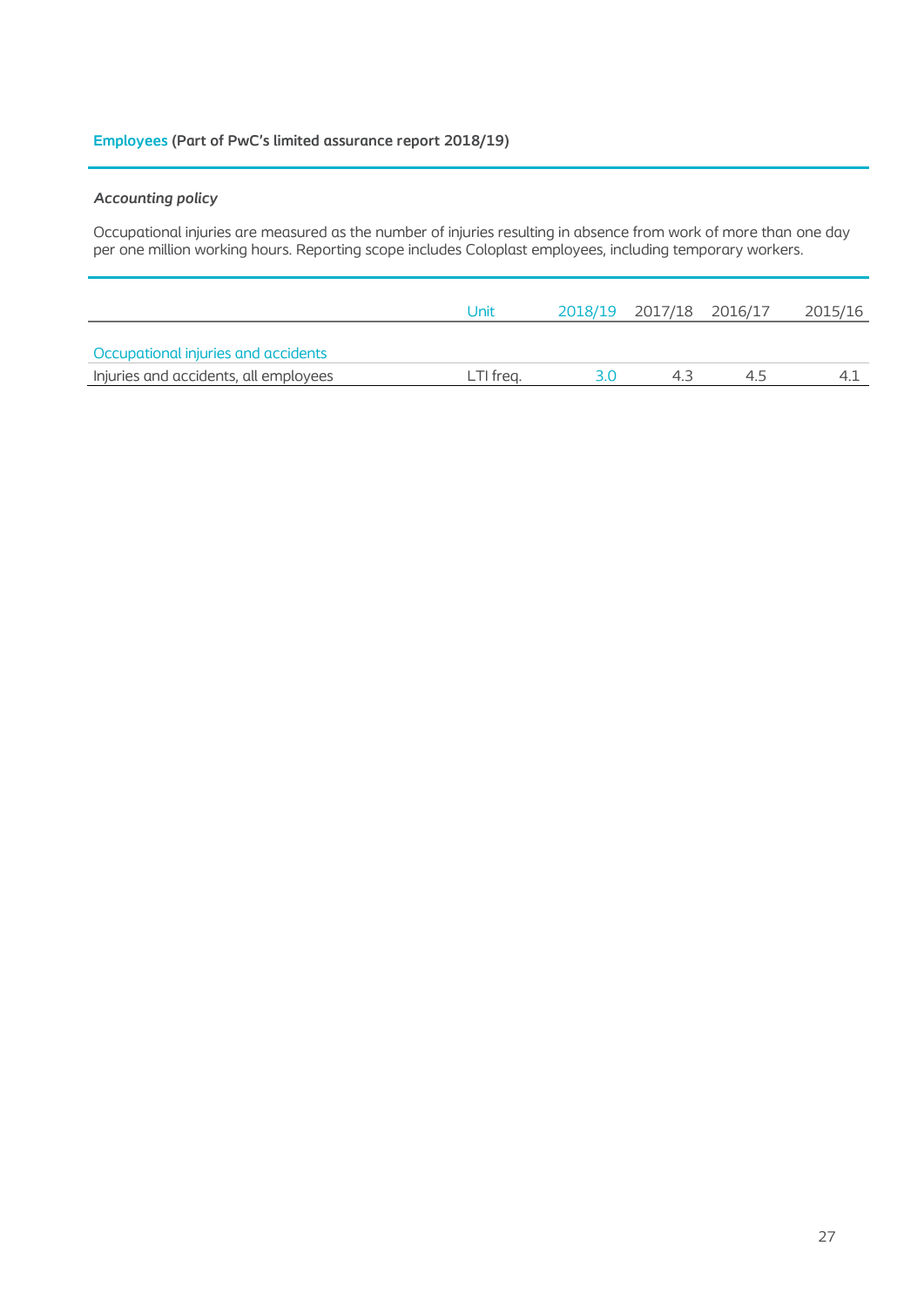#### *Accounting policy*

Employee headcount includes all active full-time and part-time contracts. European markets include: UK, Germany, France, the Nordics, Benelux, Austria, Switzerland, Italy, Spain plus production in Denmark and Hungary. Other developed markets include: USA, Canada, Japan and Australia plus production in USA. Emerging markets include countries not listed in the other categories for all remaining markets in Americas, Asia, Africa, Europe and Oceania plus production in China.

Managers include all positions at or above Manager level. Top management includes Executive Management, Senior Vice Presidents and Vice President positions.

Repetitive work is measured as the percentage of workplaces in Coloplast production in Denmark, Hungary, US and China according to the degree of repetitive work. All figures are annual averages based on quarterly figures. "No/low" indicates no or low degree of repetitive work. "Medium" indicates repetitive work with 0-2 aggregating factors. "High" indicates repetitive work with 3-4 aggregating factors. "Very high" indicates repetitive work with 5 or more aggregating factors.

Unit 2018/19 2017/18 2016/17 2015/16 Employee headcount Number 12,234 11,738 10,905 10,275 Blue-collar Number 5,452 5,316 5,061 4,725 White-collar Number 6,782 6,422 5,844 5,550 **Regions** European markets Number 7,784 7,622 7,256 6,687 Other developed markets **Number** 1,294 1,157 987 920 Emerging markets Number 3,043 2,927 2,662 2,668 Gender diversity Female employees total  $\begin{array}{ccc} 62 & 63 & 63 \end{array}$  63 Female managers % 42 41 42 41 Female top managers  $\frac{15}{21}$   $\frac{20}{14}$   $\frac{15}{15}$ Attraction, recruitment and retention Manager positions filled by internal candidates  $\frac{1}{2}$  % 63 66 57 64 Age distribution total Employees aged < 30  $\frac{19}{26}$  20  $\frac{21}{26}$  26 Employees aged 30-50 60 62 62 62 58 Employees aged > 50  $\frac{1}{21}$  18  $\frac{17}{16}$  16 Repetitive work No/low % 50.2 50.9 48.1 48.1 Medium % 37.5 35.9 33.7 33.1 High % 10.7 11.6 16.3 16.9 Very high % 1.6 1.6 1.9 1.9 Employee engagement Response rate 1938 - 1942 September 2020 - 1942 September 2020 - 1942 September 2030 - 1942 September 2030 - 1 Avg. total engagement and the state of the lindex and the state of the state of the state of the state of the state of the state of the state of the state of the state of the state of the state of the state of the state of

Coloplast conducts the employee engagement survey biannually.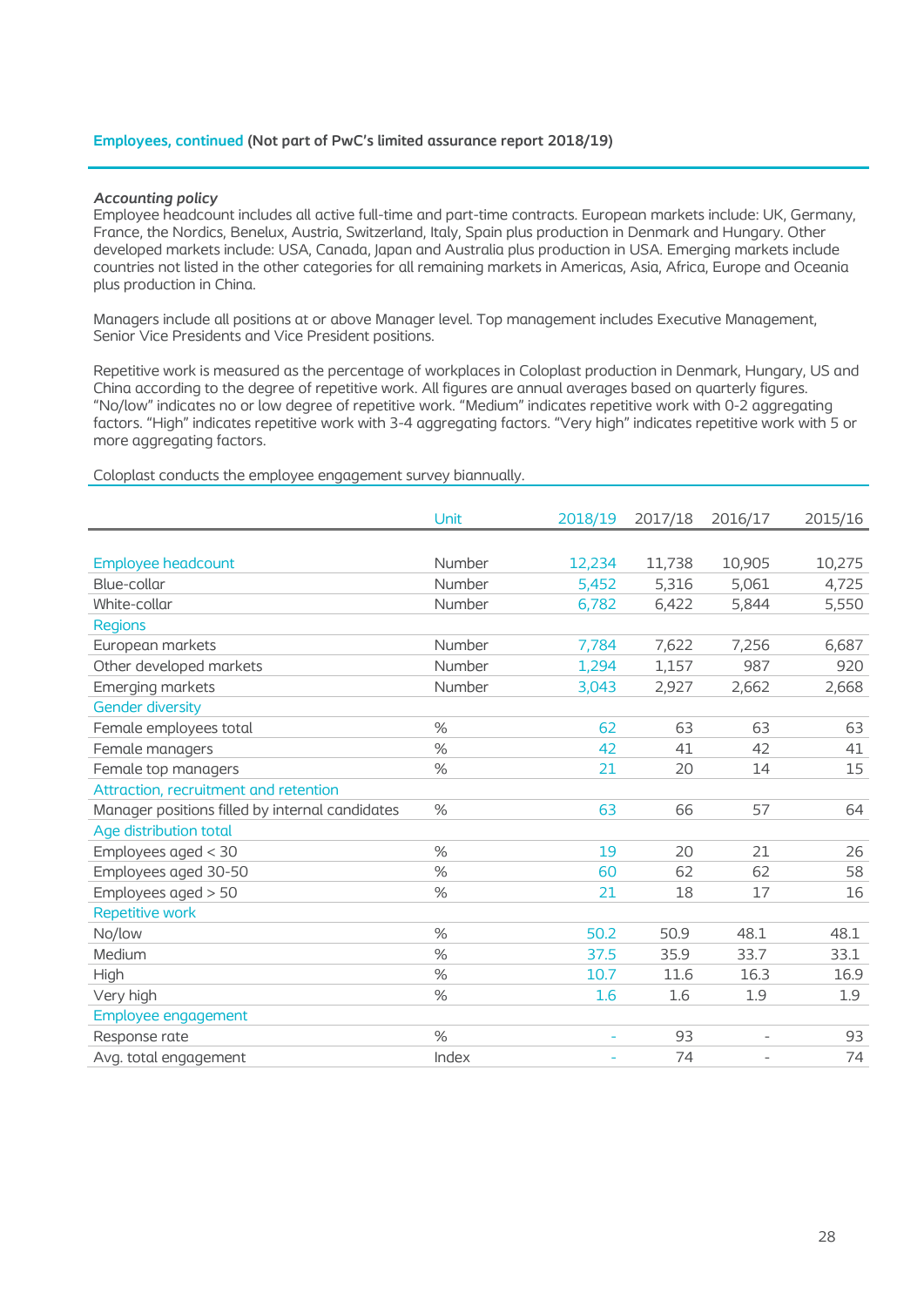## **Governance performance data**

#### **Governance (Not part of PwC's limited assurance report 2018/19)**

The attendance rate is measured as number of meetings attended per member divided by total number of meetings times number of members.

Board members consists of shareholder-elected board members. Employee representatives are not included. Board independence is based on independence criteria listed as part of the Danish recommendation on good corporate governance. Overboarded members accounts for board members with more than five mandates at listed companies according to ISS Proxy Voting Guidelines. For more on individual board members, please see Coloplast.com.

|                                          | Unit          | 2018/19 | 2017/18                  | 2016/17 | 2015/16 |
|------------------------------------------|---------------|---------|--------------------------|---------|---------|
|                                          |               |         |                          |         |         |
| <b>Attendance Rates</b>                  |               |         |                          |         |         |
| at Board Meetings                        | %             | 96      | 95                       | 98      | 93      |
| at Audit Committee Meetings              | %             | 100     | 100                      | 100     | 100     |
| at Remuneration and Nomination Committee |               |         |                          |         |         |
| <b>Meetings</b>                          | %             | 100     |                          |         |         |
| <b>Board composition</b>                 |               |         |                          |         |         |
| Board members total                      | Number        | 6       | 6                        |         | 8       |
| Independent board members                | <b>Number</b> | 4       | 4                        | 5       | 6       |
| Overboarded members                      | <b>Number</b> | 0       | $\overline{\phantom{a}}$ |         |         |
| Female board members                     | Number        |         | っ                        |         | 2       |
|                                          |               |         |                          |         |         |